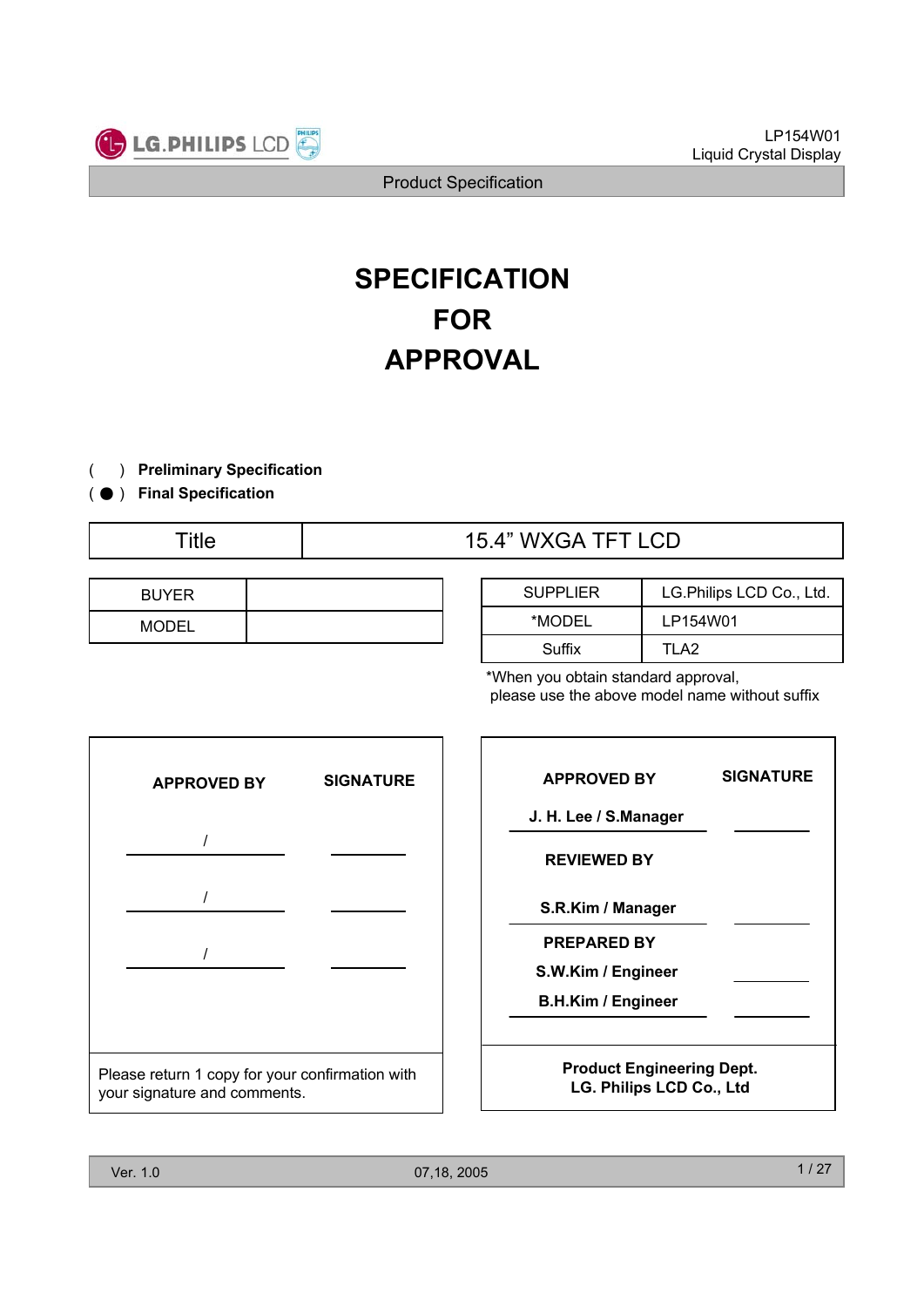

# **Contents**

| <b>No</b> | <b>ITEM</b><br>Page                                     |                |
|-----------|---------------------------------------------------------|----------------|
|           | COVER                                                   | $\mathbf{1}$   |
|           | <b>CONTENTS</b>                                         | $\overline{2}$ |
|           | <b>RECORD OF REVISIONS</b>                              | 3              |
| 1         | <b>GENERAL DESCRIPTION</b>                              | 4              |
| 2         | ABSOLUTE MAXIMUM RATINGS                                | 5              |
| 3         | ELECTRICAL SPECIFICATIONS                               |                |
| $3 - 1$   | ELECTRICAL CHARACTREISTICS                              | 6              |
| $3 - 2$   | <b>INTERFACE CONNECTIONS</b>                            | 8              |
| $3 - 3$   | SIGNAL TIMING SPECIFICATIONS                            | 9              |
| $3 - 4$   | SIGNAL TIMING WAVEFORMS                                 | 9              |
| $3-5$     | <b>COLOR INPUT DATA REFERNECE</b>                       | 10             |
| $3-6$     | <b>POWER SEQUENCE</b>                                   | 11             |
| 4         | OPTICAL SFECIFICATIONS                                  | 12             |
| 5         | MECHANICAL CHARACTERISTICS                              | 16             |
| 6         | <b>RELIABLITY</b>                                       | 20             |
| 7         | INTERNATIONAL STANDARDS                                 |                |
| $7-1$     | <b>SAFETY</b>                                           | 21             |
| $7-2$     | EMC                                                     | 21             |
| 8         | <b>PACKING</b>                                          |                |
| $8 - 1$   | <b>DESIGNATION OF LOT MARK</b>                          | 22             |
| $8-2$     | <b>PACKING FORM</b>                                     | 22             |
| 9         | <b>PRECAUTIONS</b>                                      | 23             |
| A         | APPENDIX. Enhanced Extended Display Identification Data | 25             |
|           |                                                         |                |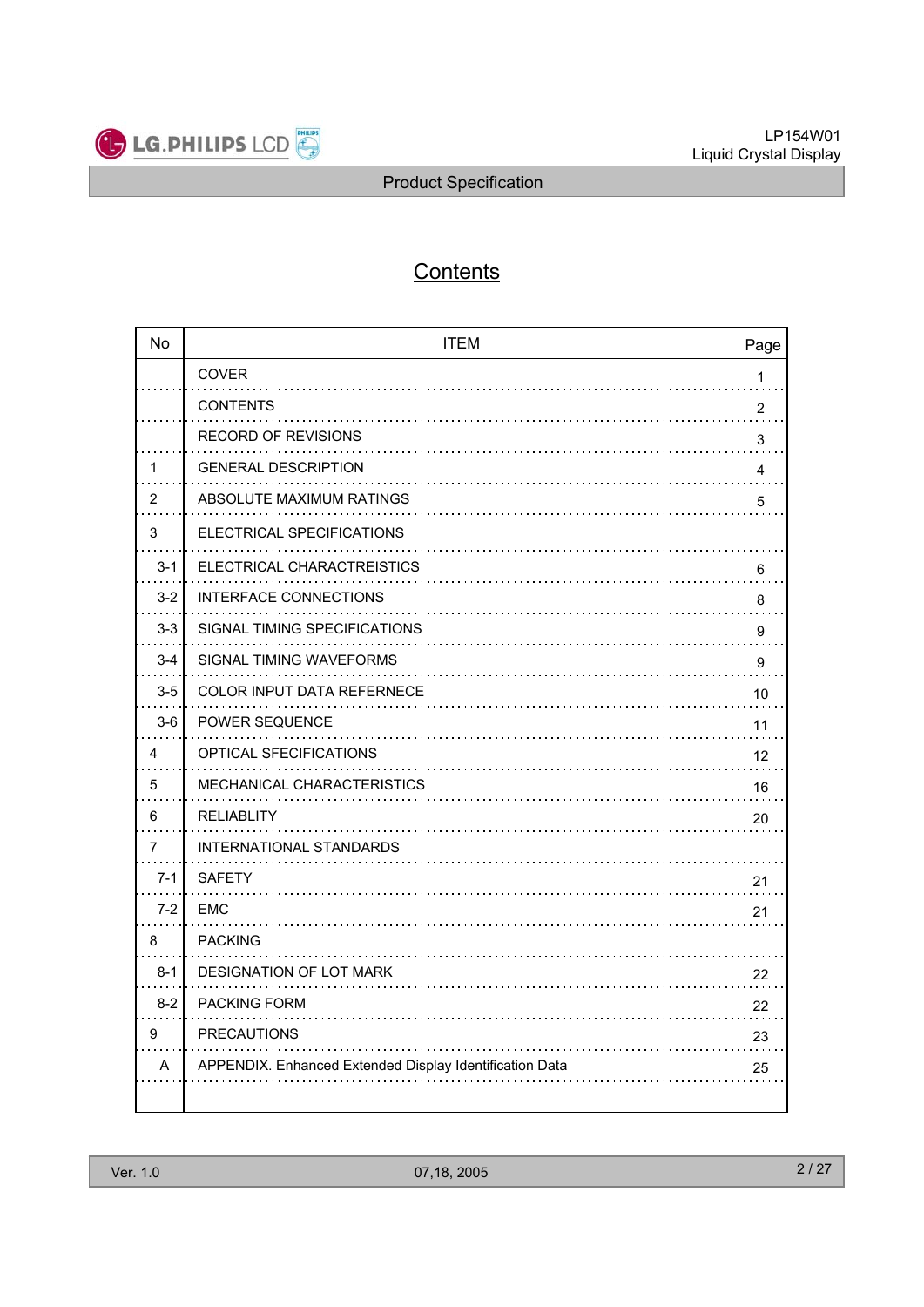

# **RECORD OF REVISIONS**

|          | Revision No   Revision Date | Page           | Description                                | <b>EDID</b><br>ver |
|----------|-----------------------------|----------------|--------------------------------------------|--------------------|
| $0.0\,$  | April.26. 2005              | $\blacksquare$ | <b>First Draft</b>                         | $0.0\,$            |
| 0.1      | June.09.2005                | 17             | Update drawing                             | $0.0\,$            |
| $1.0\,$  | July.18.2005                | 12             | Insert Viewing Angle Minimum Specification | $0.0\,$            |
|          |                             |                |                                            |                    |
|          |                             |                |                                            |                    |
|          |                             |                |                                            |                    |
|          |                             |                |                                            |                    |
|          |                             |                |                                            |                    |
|          |                             |                |                                            |                    |
|          |                             |                |                                            |                    |
|          |                             |                |                                            |                    |
|          |                             |                |                                            |                    |
|          |                             |                |                                            |                    |
|          |                             |                |                                            |                    |
|          |                             |                |                                            |                    |
|          |                             |                |                                            |                    |
|          |                             |                |                                            |                    |
|          |                             |                |                                            |                    |
|          |                             |                |                                            |                    |
|          |                             |                |                                            |                    |
|          |                             |                |                                            |                    |
|          |                             |                |                                            |                    |
|          |                             |                |                                            |                    |
|          |                             |                |                                            |                    |
|          |                             |                |                                            |                    |
|          |                             |                |                                            |                    |
|          |                             |                |                                            |                    |
|          |                             |                |                                            |                    |
|          |                             |                |                                            |                    |
|          |                             |                |                                            |                    |
|          |                             |                |                                            |                    |
| Ver. 1.0 |                             |                | 07,18, 2005                                | $3/27$             |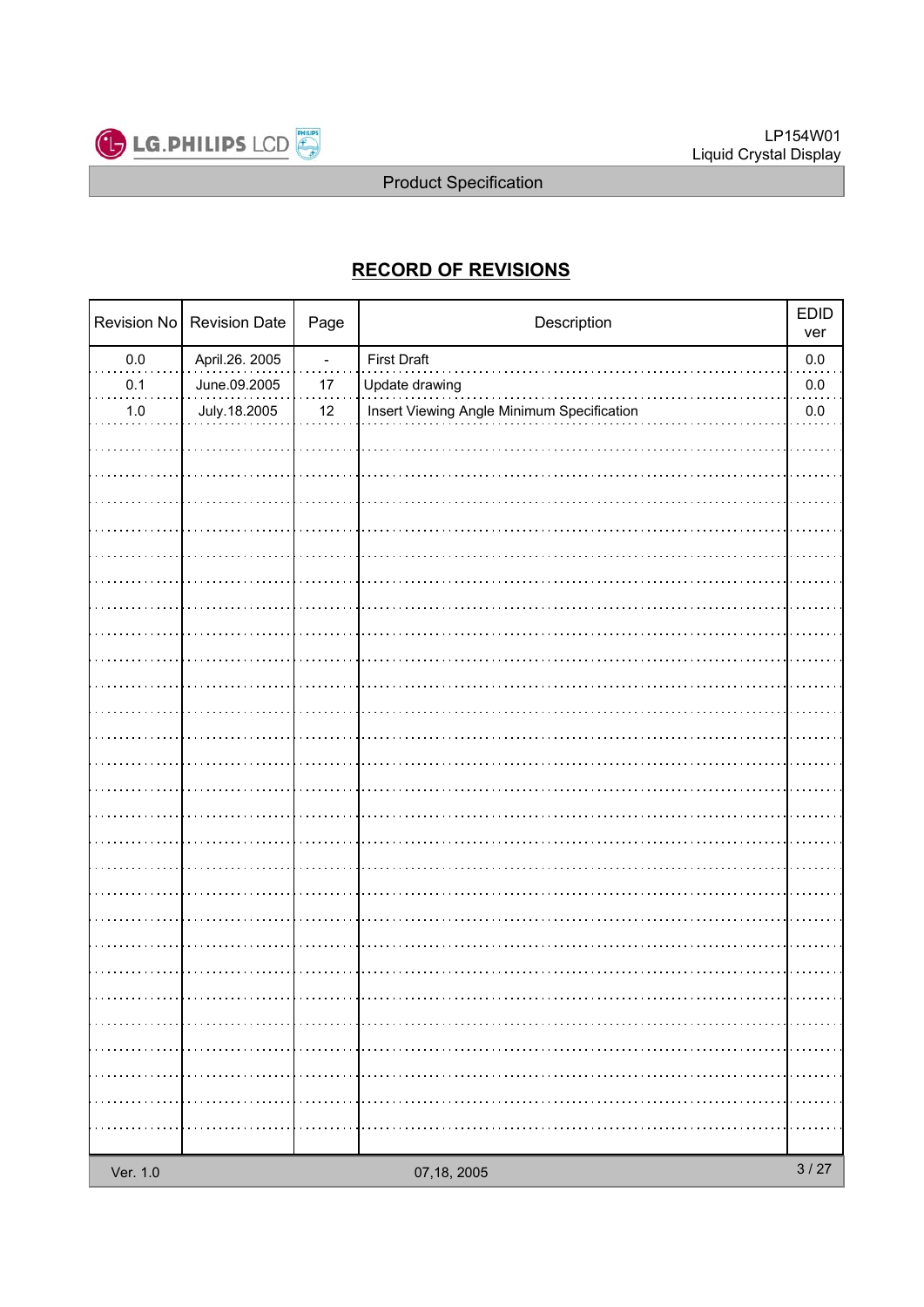

#### **1. General Description**

The LP154W01 is a Color Active Matrix Liquid Crystal Display with an integral Cold Cathode Fluorescent Lamp (CCFL) backlight system. The matrix employs a-Si Thin Film Transistor as the active element. It is a transmissive type display operating in the normally white mode. This TFT-LCD has 15.4 inches diagonally measured active display area with WXGA resolution(1280 horizontal by 800 vertical pixel array). Each pixel is divided into Red, Green and Blue sub-pixels or dots which are arranged in vertical stripes. Gray scale or the brightness of the sub-pixel color is determined with a 6-bit gray scale signal for each dot, thus, presenting a palette of more than 262,144 colors.

The LP154W01 has been designed to apply the interface method that enables low power, high speed, low EMI.

The LP154W01 is intended to support applications where thin thickness, low power are critical factors and graphic displays are important. In combination with the vertical arrangement of the sub-pixels, the LP154W01(TLA2) characteristics provide an excellent flat display for office automation products such as Notebook PC.



#### **General Features**

| Active Screen Size            | 15.4 inches diagonal                                                           |
|-------------------------------|--------------------------------------------------------------------------------|
| Outline Dimension             | 344.0 (H) $\times$ 222.0 (V) $\times$ 6.5(D, max) mm                           |
| Pixel Pitch                   | 0.25875 mm $\times$ 0.25875 mm                                                 |
| <b>Pixel Format</b>           | 1280 horiz. by 800 vert. Pixels RGB strip arrangement                          |
| Color Depth                   | 6-bit. 262.144 colors                                                          |
| Luminance, White              | 170 $cd/m^2$ (Typ.), 5 point                                                   |
| <b>Power Consumption</b>      | Total 5.23 Watt(Typ.) @ LCM circuit 1.09 Watt(Typ.), B/L input 4.14 Watt(Typ.) |
| Weight                        | 575 g (Max)                                                                    |
| <b>Display Operating Mode</b> | Transmissive mode, normally white                                              |
| Surface Treatment             | Glare & hard coating 2H                                                        |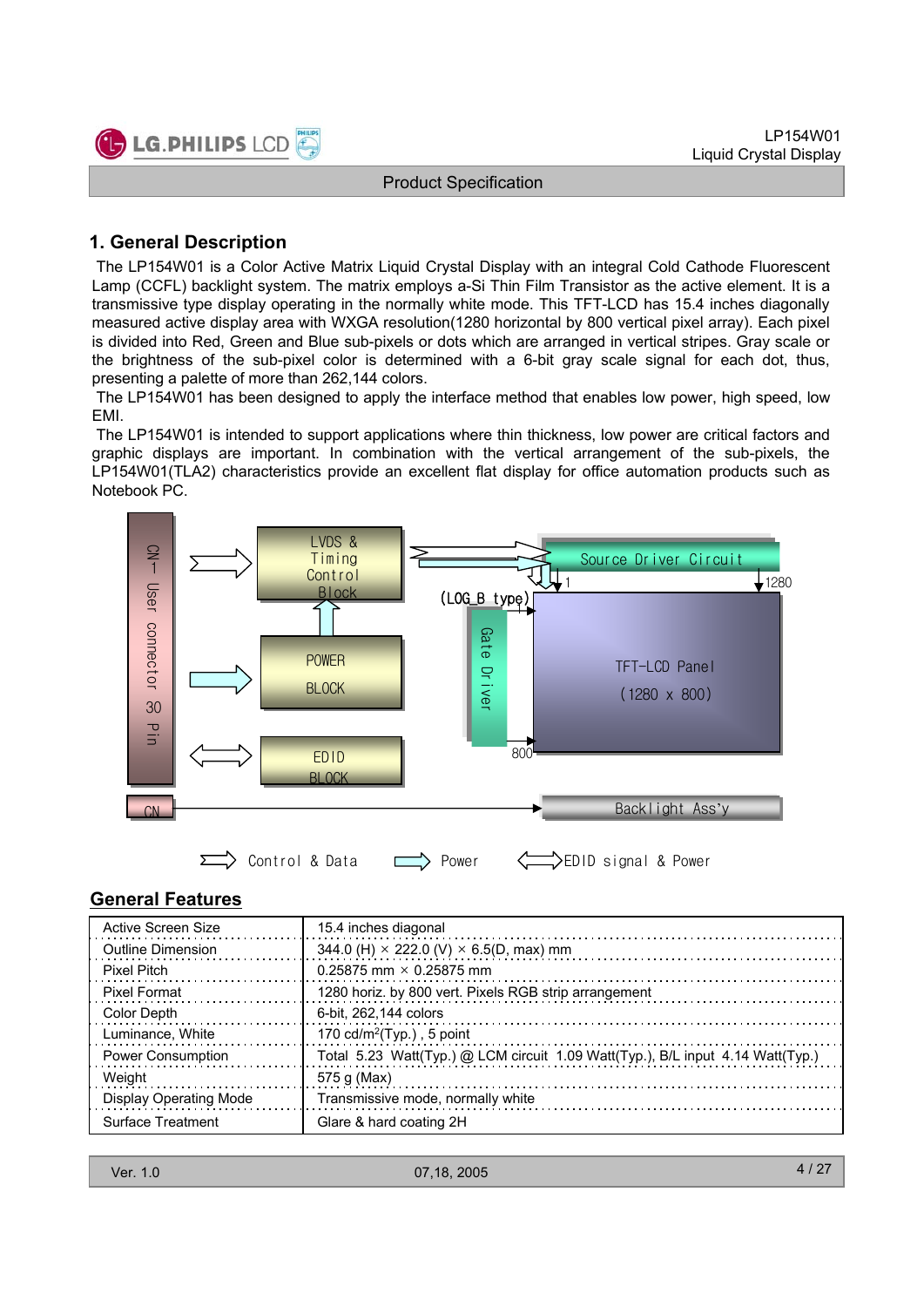

#### **2. Absolute Maximum Ratings**

The following are maximum values which, if exceeded, may cause faulty operation or damage to the unit.

| Parameter                         |             |        | Values | Units  | <b>Notes</b>            |  |
|-----------------------------------|-------------|--------|--------|--------|-------------------------|--|
|                                   | Symbol      | Min    | Max    |        |                         |  |
| Power Input Voltage               | VCC         | $-0.3$ | 4.0    | Vdc    | at $25 \pm 5^{\circ}$ C |  |
| <b>Operating Temperature</b>      | TOP         |        | 50     | $\sim$ |                         |  |
| <b>Storage Temperature</b>        | <b>H</b> st | $-20$  | 60     | ∘∩     |                         |  |
| <b>Operating Ambient Humidity</b> | <b>HOP</b>  | 10     | 90     | %RH    |                         |  |
| <b>Storage Humidity</b>           | <b>H</b> st | 10     | 90     | %RH    |                         |  |

#### **Table 1. ABSOLUTE MAXIMUM RATINGS**

Note : 1. Temperature and relative humidity range are shown in the figure below. Wet bulb temperature should be  $39^{\circ}$ C Max, and no condensation of water.



**Dry Bulb Temperature []**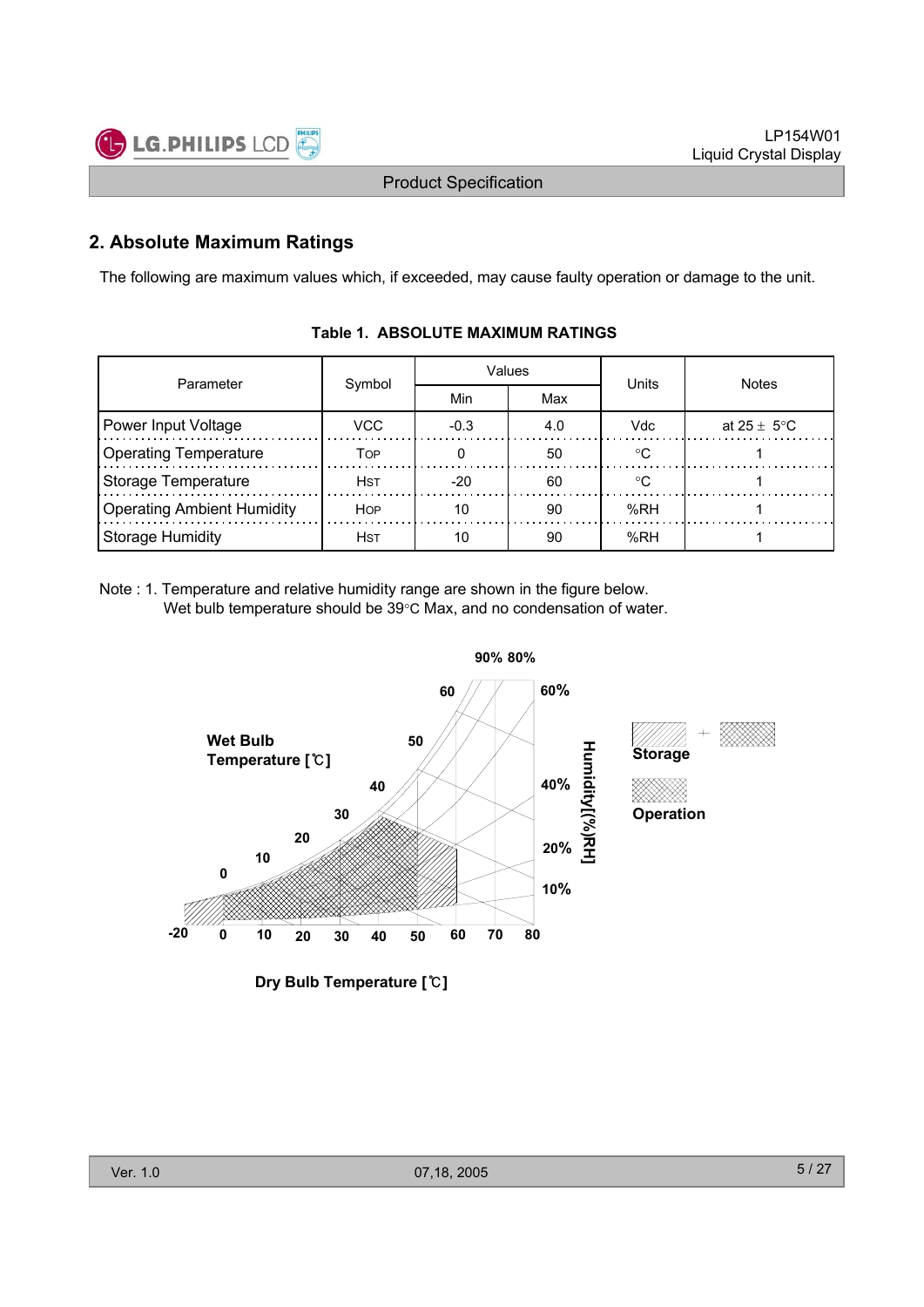

#### **3. Electrical Specifications**

#### **3-1. Electrical Characteristics**

The LP154W01(TLA2)requires two power inputs. One is employed to power the LCD electronics and to drive the TFT array and liquid crystal. The second input which powers the CCFL, is typically generated by an inverter. The inverter is an external unit to the LCD.

|                                                                              |              | Values  |         |              |                        |              |
|------------------------------------------------------------------------------|--------------|---------|---------|--------------|------------------------|--------------|
| Parameter                                                                    | Symbol       | Min     | Typ     | Max          | Unit                   | <b>Notes</b> |
| MODULE:                                                                      |              |         |         |              |                        |              |
| Power Supply Input Voltage                                                   | <b>VCC</b>   | 3.0     | 3.3     | 3.6          | $V_{DC}$               |              |
| Power Supply Input Current                                                   | $I_{\rm CC}$ | 281     | 330     | 379          | mA                     |              |
| Power Consumption                                                            | Pc           |         | 1.09    | 1.25         | Watt                   |              |
| Differential Impedance                                                       | Zm           | 90      | 100     | 110          | Ohm                    | 2            |
| LAMP:                                                                        |              |         |         |              |                        |              |
| <b>Operating Voltage</b>                                                     |              | 680     | 695     | 815          |                        | 3            |
|                                                                              | $V_{BL}$     | (6.5mA) | (6.0mA) | (3.5mA)      | V <sub>RMS</sub>       |              |
| <b>Operating Current</b>                                                     | $I_{BL}$     | 3.5     | 6.0     | 6.5          | mA <sub>RMS</sub>      | 4            |
| Power Consumption                                                            | $P_{BL}$     |         | 4.2     | 4.42         |                        | 9            |
| <b>Operating Frequency</b>                                                   | $f_{BL}$     | 45      | 60      | 80           | kHz                    | 7            |
| Discharge Stabilization Time                                                 | Ts           |         |         | 3            | <b>Min</b>             | 5            |
| Life Time                                                                    |              | 10,000  |         |              | <b>Hrs</b>             | 6            |
| <b>Established Starting Voltage</b><br>at 25 $\degree$ C<br>at 0 $\degree$ C | Vs           |         |         | 1170<br>1400 | $V_{RMS}$<br>$V_{RMS}$ | 8            |

|  | Table 2. ELECTRICAL CHARACTERISTICS |
|--|-------------------------------------|
|  |                                     |

Note)

1. The specified current and power consumption are under the Vcc =  $3.3V$ ,  $25°C$ , fv = 60Hz condition whereas full black pattern is displayed and fv is the frame frequency.

2. This impedance value is needed to proper display and measured form LVDS Tx to the mating connector.

- 3. The variance of the voltage is  $\pm$  10%.
- 4. The typical operating current is for the typical surface luminance  $(L_{WH})$  in optical characteristics.
- 5. Define the brightness of the lamp after being lighted for 5 minutes as 100%, Ts is the time required for the brightness of the center of the lamp to be not less than 95%.
- 6. The life time is determined as the time at which brightness of lamp is 50% compare to that of initial value at the typical lamp current.
- 7. The output of the inverter must have symmetrical(negative and positive) voltage waveform and symmetrical current waveform.(Asymmetrical ratio is less than 10%) Please do not use the inverter which has asymmetrical voltage and asymmetrical current and spike wave. Lamp frequency may produce interface with horizontal synchronous frequency and as a result this may cause beat on the display. Therefore lamp frequency shall be as away possible from the horizontal synchronous frequency and from its harmonics in order to prevent interference.
- 8. The voltage above VS should be applied to the lamps for more than 1 second for start-up. Otherwise, the lamps may not be turned on. The used lamp current is the lamp typical current.
- 9. The lamp power consumption shown above does not include loss of external inverter. The applied lamp current is a typical one.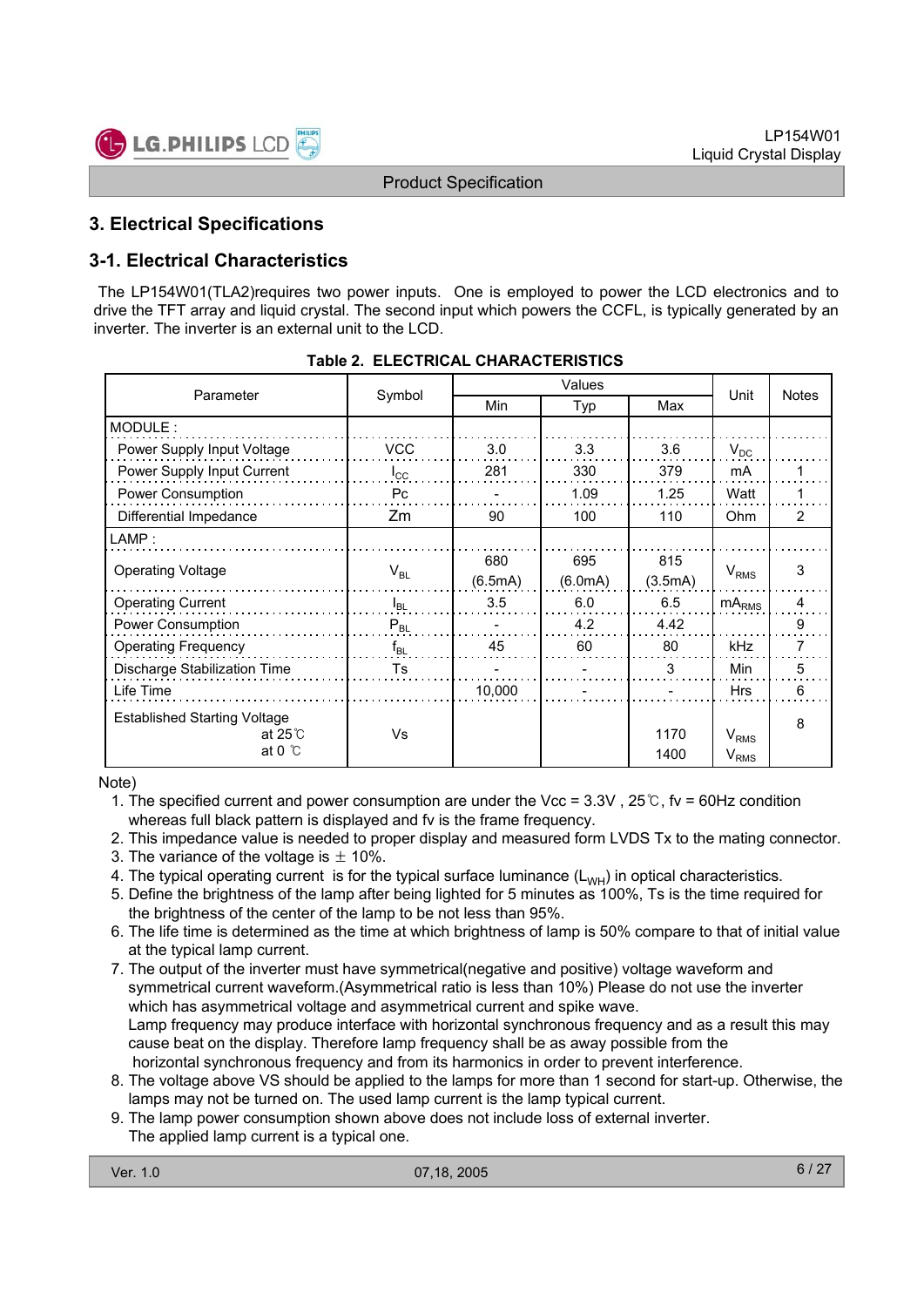

- Note)
	- 9. Requirements for a system inverter design, which is intended to have a better display performance, a better power efficiency and a more reliable lamp, are following.
		- It shall help increase the lamp lifetime and reduce leakage current.
			- a. The asymmetry rate of the inverter waveform should be less than 10%.
			- b. The distortion rate of the waveform should be within  $\sqrt{2} \pm 10\%$ .
				- \* Inverter output waveform had better be more similar to ideal sine wave.



 Do not attach a conducting tape to lamp connecting wire. If the lamp wire attach to a conducting tape, TFT-LCD Module has a low luminance and the inverter has abnormal action. Because leakage current is occurred between lamp wire and conducting tape.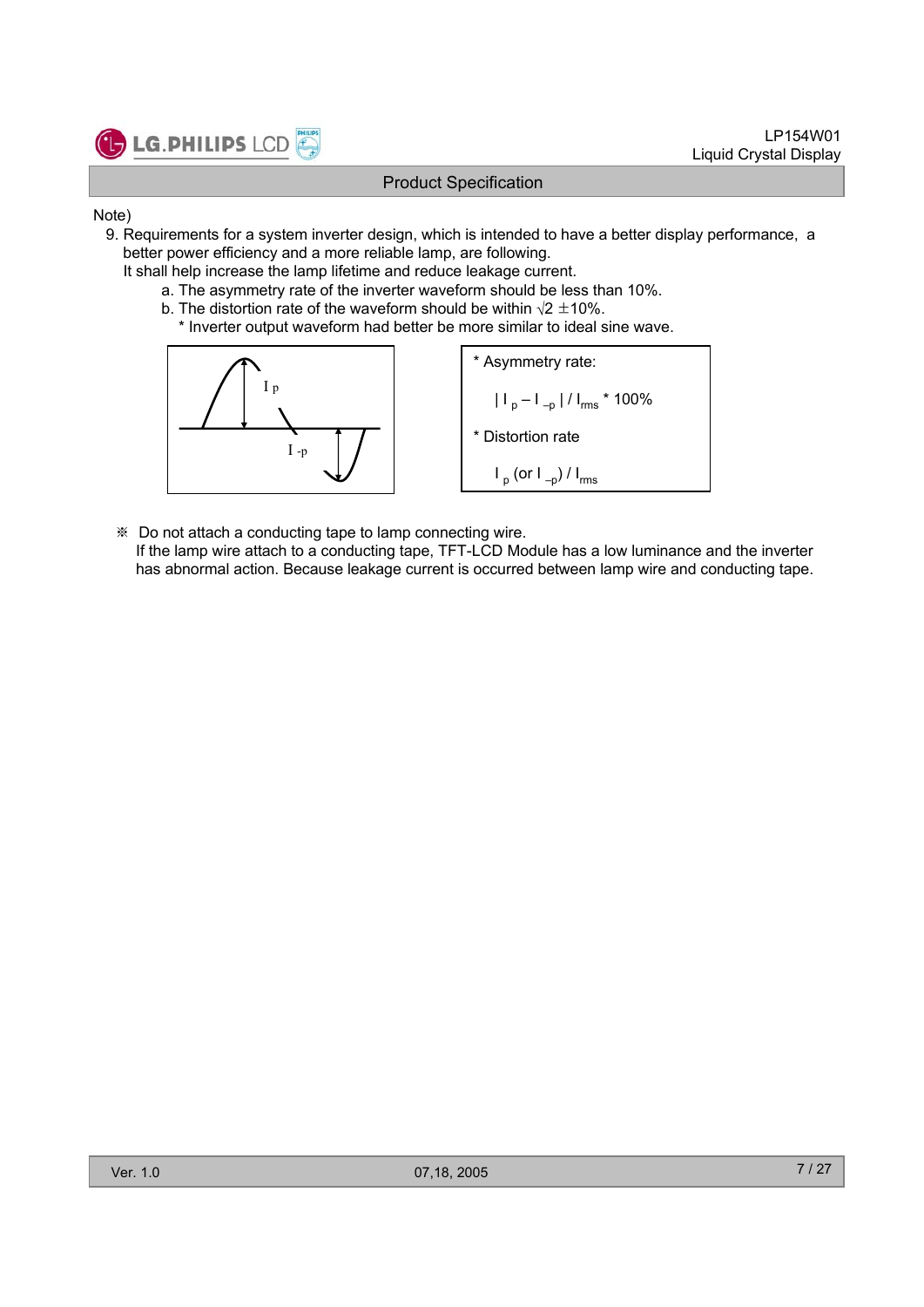

#### **3-2. Interface Connections**

This LCD employs two interface connections, a 30 pin connector is used for the module electronics interface and the other connector is used for the integral backlight system. The electronics interface connector is a model IS100-C30R-C15 manufactured by UJU.

| Pin          | Symbol      | Description                            | <b>Notes</b>                                                                     |
|--------------|-------------|----------------------------------------|----------------------------------------------------------------------------------|
| $\mathbf{1}$ | <b>GND</b>  | Ground                                 |                                                                                  |
| 2            | <b>VCC</b>  | Power Supply, 3.3V Typ.                |                                                                                  |
| 3            | <b>VCC</b>  | Power Supply, 3.3V Typ.                |                                                                                  |
| 4            | V FFDID     | DDC 3.3V power                         | 1, Interface chips                                                               |
| 5            | NC          | Reserved for supplier test point       | 1.1 LCD: SW0602 U(LCD Controller)                                                |
| 6            | CIK EEDID   | DDC Clock                              | including LVDS Receiver                                                          |
| 7            | DATA EEDID  | DDC Data                               | 1.2 System: THC63LVD63A or equivalent<br>* Pin to Pin compatible with THINE LVDS |
| 8            | $R_{1N}$ 0- | Negative LVDS differential data input  |                                                                                  |
| 9            | $R_{1N}$ 0+ | Positive LVDS differential data input  | 2. Connector                                                                     |
| 10           | GND         | Ground                                 | 2.1 LCD<br>: IS100-C30R-C15,UJU or<br>its compatibles                            |
| 11           | $R_{1N}$ 1- | Negative LVDS differential data input  | 2.2 Mating: FI-X30M or equivalent.                                               |
| 12           | $R_{1N}$ 1+ | Positive LVDS differential data input  | 2.3 Connector pin arrangement                                                    |
| 13           | <b>GND</b>  | Ground                                 |                                                                                  |
| 14           | $R_{1N}$ 2- | Negative LVDS differential data input  | 30                                                                               |
| 15           | $R_{1N}$ 2+ | Positive LVDS differential data input  |                                                                                  |
| 16           | GND         | Ground                                 |                                                                                  |
| 17           | CLKIN-      | Negative LVDS differential clock input | [LCD Module Rear View]                                                           |
| 18           | CLKIN+      | Negative LVDS differential clock input |                                                                                  |
| 19           | GND         | Ground                                 |                                                                                  |
| 20           | <b>NC</b>   | No connect                             |                                                                                  |
| 21           | <b>NC</b>   | No connect                             |                                                                                  |
| 22           | <b>NC</b>   | No connect                             |                                                                                  |
| 23           | <b>NC</b>   | No connect                             |                                                                                  |
| 24           | ΝC          | No connect                             |                                                                                  |
| 25           | <b>NC</b>   | No connect                             |                                                                                  |
| 26           | <b>NC</b>   | No connect                             |                                                                                  |
| 27           | <b>NC</b>   | No connect                             |                                                                                  |
| 28           | <b>NC</b>   | No connect                             |                                                                                  |
| 29           | NC.         | No connect                             |                                                                                  |
| 30           | <b>NC</b>   | No connect                             |                                                                                  |

#### **Table 3. MODULE CONNECTOR PIN CONFIGURATION (CN1)**

The backlight interface connector is a model BHSR-02VS-1, manufactured by JST or Compatible. The mating connector part number is SM02B-BHSS-1 or equivalent.

#### **Table 5. BACKLIGHT CONNECTOR PIN CONFIGURATION (J3)**

| Pin | Svmbol | Description                               | Notes |
|-----|--------|-------------------------------------------|-------|
|     | HV     | Power supply for lamp (High voltage side) |       |
|     |        | Power supply for lamp (Low voltage side)  |       |

Notes : 1. The high voltage side terminal is colored pink and the low voltage side terminal is blue.

| Ver. 1.0 | 07,18, 2005 | 8 |
|----------|-------------|---|
|          |             |   |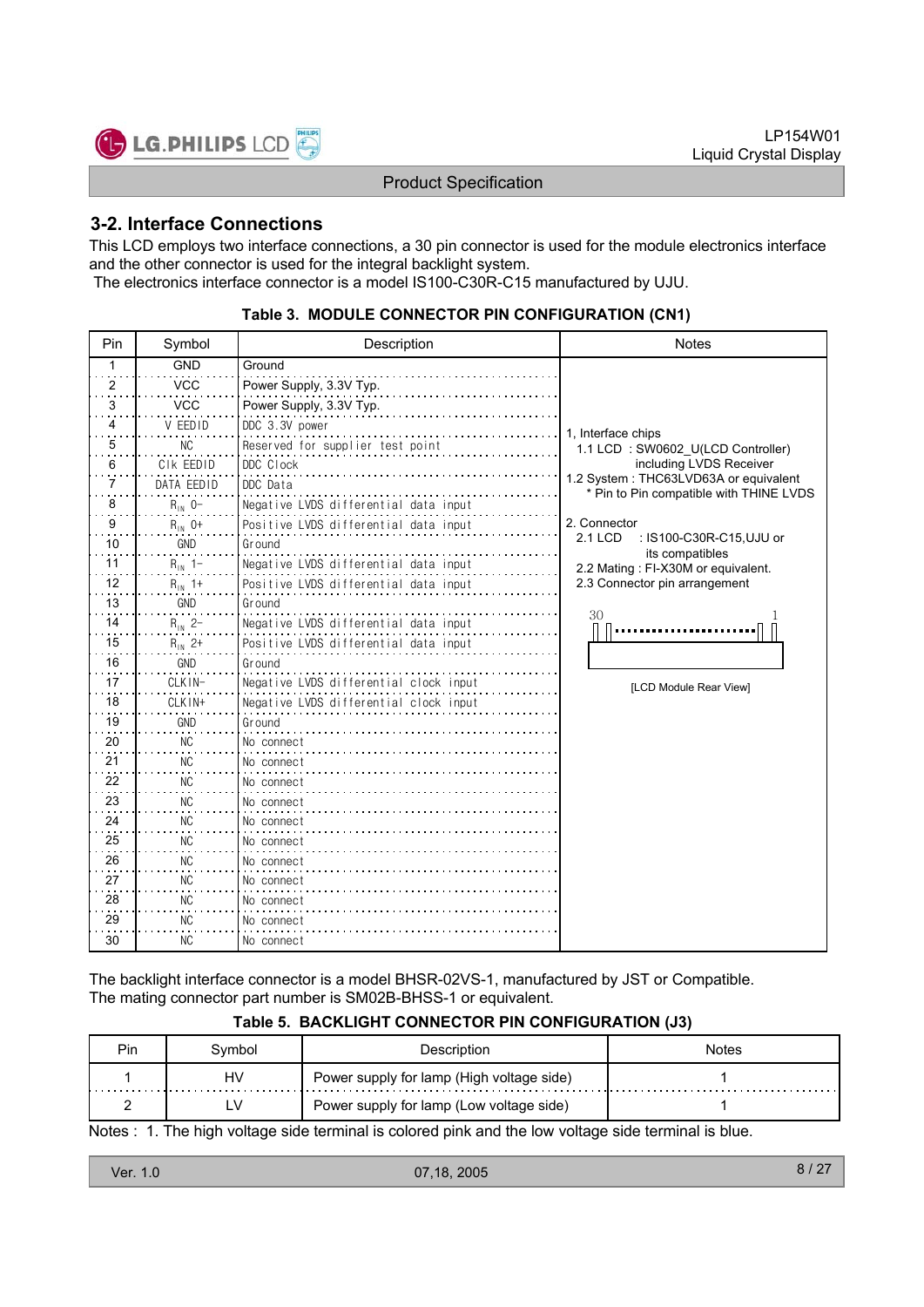

#### **3-3. Signal Timing Specifications**

This is the signal timing required at the input of the User connector. All of the interface signal timing should be satisfied with the following specifications and specifications of LVDS Tx/Rx for its proper operation.

| <b>ITEM</b> | Symbol                 |                  | Min            | <b>Typ</b>     | Max            | Unit            | <b>Note</b> |  |  |  |  |  |  |  |
|-------------|------------------------|------------------|----------------|----------------|----------------|-----------------|-------------|--|--|--|--|--|--|--|
| <b>DCLK</b> | Frequency              | fCLK             | 66.9           | 71.1           | 75.4           | <b>MHz</b>      |             |  |  |  |  |  |  |  |
| Hsync       | Period                 |                  | 1380           | 1440           | 1496           |                 |             |  |  |  |  |  |  |  |
|             | Width                  | twн              | 16             | 32             | 40             | tclk            |             |  |  |  |  |  |  |  |
|             | Active                 | twha             | 1280           | 1280           | 1280           |                 |             |  |  |  |  |  |  |  |
| Vsync       | Period                 | tvP              | 808            | 823            | 840            |                 |             |  |  |  |  |  |  |  |
|             | Width                  | twy              | $\overline{2}$ | 6              | 6              | tHP             |             |  |  |  |  |  |  |  |
|             | Active                 | twva             | 800            | 800            | 800            |                 |             |  |  |  |  |  |  |  |
| Data        | Horizontal back porch  | thBP             | 68             | 80             | 120            |                 |             |  |  |  |  |  |  |  |
| Enable      | Horizontal front porch | <b>tHFP</b>      | 16             | 48             | 56             | tclk            |             |  |  |  |  |  |  |  |
|             | Vertical back porch    | tv <sub>BP</sub> | 5              | 15             | 32             | t <sub>HP</sub> |             |  |  |  |  |  |  |  |
|             | Vertical front porch   | tvFP             | 1              | $\overline{c}$ | $\overline{c}$ |                 |             |  |  |  |  |  |  |  |

#### **Table 6. TIMING TABLE**

# **3-4. Signal Timing Waveforms Condition : VCC =3.3V** Condition : VCC =3.3V

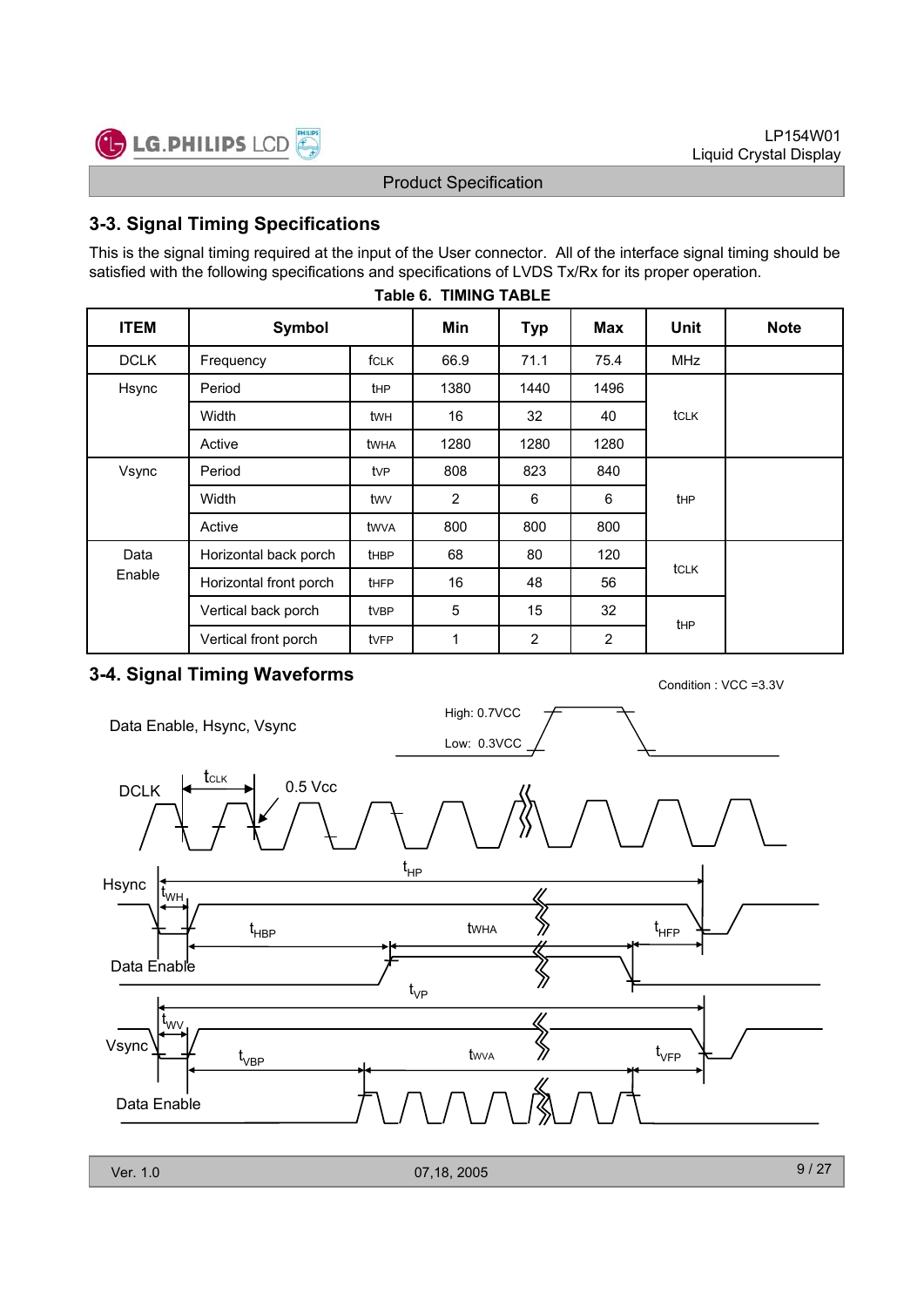

#### **3-5. Color Input Data Reference**

The brightness of each primary color (red,green and blue) is based on the 6-bit gray scale data input for the color ; the higher the binary input, the brighter the color. The table below provides a reference for color versus data input.

|              |                   |            |                |                |                |                |                | Input Color Data |                |                |                |                |                |                |              |             |              |              |             |
|--------------|-------------------|------------|----------------|----------------|----------------|----------------|----------------|------------------|----------------|----------------|----------------|----------------|----------------|----------------|--------------|-------------|--------------|--------------|-------------|
|              | Color             |            |                | <b>RED</b>     |                |                |                |                  |                | <b>GREEN</b>   |                |                |                |                |              | <b>BLUE</b> |              |              |             |
|              |                   | <b>MSB</b> |                |                |                |                | LSB MSB        |                  |                |                |                |                | <b>LSB</b>     | MSB            |              |             |              |              | <b>LSB</b>  |
|              |                   | R 5        | R <sub>4</sub> | R <sub>3</sub> | R <sub>2</sub> | R <sub>1</sub> | R <sub>0</sub> | G <sub>5</sub>   | G <sub>4</sub> | G <sub>3</sub> | G <sub>2</sub> | G <sub>1</sub> | G <sub>0</sub> | <b>B</b> 5     | <b>B4</b>    | <b>B3</b>   | <b>B2</b>    | <b>B</b> 1   | <b>B0</b>   |
|              | <b>Black</b><br>. | 0          | $\mathbf 0$    | 0              | $\mathbf 0$    | 0              | $\Omega$       | $\Omega$         | 0              | 0              | 0              | 0              | $\mathbf{0}$   | $\mathbf 0$    | 0            | 0           | 0            | $\pmb{0}$    | $\Omega$    |
|              | Red               | 1          | 1              | 1              | 1              | $\mathbf{1}$   |                | 110              | $\Omega$       | 0              | 0              | $\Omega$       | $\Omega$       | $\Omega$       | 0            | 0           | $\Omega$     | $\pmb{0}$    | $\Omega$    |
|              | Green             | 0          | 0              | 0              | 0              | 0              | 0              | 1                | 1              | 1              | 1              | 1              | 1              | $\mathbf 0$    | 0            | 0           | 0            | 0            | 0           |
| Basic        | Blue              | 0          | 0              | 0              | 0              | 0              | 0              | 0                | 0              | 0              | 0              | 0              | 0              | $\mathbf{1}$   | 1            | 1           | 1            | $\mathbf{1}$ | 1           |
| Color        | Cyan              | 0          | 0              | 0              | 0              | $\mathbf 0$    | 0              | $\mathbf{1}$     | 1              | $\mathbf{1}$   | $\mathbf{1}$   | 1              | 1              | -1             | 1            | 1           | 1            | $\mathbf{1}$ |             |
|              | Magenta           | 1          | 1              | 1              | 1              | 1              | 1              | $\Omega$         | 0              | 0              | 0              | $\Omega$       | 0              | 1              |              | 1           | 1            | 1            |             |
|              | Yellow            | 1          | $\mathbf{1}$   | 1              | 1              | $\mathbf{1}$   |                | 1   1            | $\mathbf{1}$   | 1              | $\mathbf{1}$   | $\mathbf 1$    | $\mathbf{1}$   | 0              | 0            | 0           | 0            | 0            | 0           |
|              | White             | 1          | $\mathbf 1$    | 1              | 1              | $\mathbf{1}$   | 1 <sup>1</sup> | $\mathbf{1}$     | 1              | $\mathbf{1}$   | 1              | $\mathbf{1}$   | $\mathbf{1}$   | l 1            | $\mathbf{1}$ | 1           | $\mathbf{1}$ | $\mathbf{1}$ | 1           |
|              | <b>RED (00)</b>   | 0          | 0              | 0              | 0              | $\pmb{0}$      |                | 0 0              | 0              | $\pmb{0}$      | 0              | 0              | 0              | $\overline{0}$ | 0            | 0           | 0            | $\pmb{0}$    | 0           |
|              | RED (01)          | 0          | 0              | 0              | 0              | 0              | 1 <sup>1</sup> | $\mathbf 0$      | 0              | $\pmb{0}$      | 0              | 0              | $\Omega$       | $\overline{0}$ | $\pmb{0}$    | 0           | 0            | $\pmb{0}$    | $\mathbf 0$ |
| <b>RED</b>   |                   |            |                |                |                |                |                |                  |                |                |                |                |                |                |              |             |              |              |             |
|              | <b>RED (62)</b>   | 1          | 1              | 1              |                | 1              | 0              | 0                | 0              | 0              | 0              | 0              | $\Omega$       | $\overline{0}$ | 0            | 0           | 0            | $\pmb{0}$    | $\Omega$    |
|              | RED (63)          | 1          | $\mathbf 1$    | 1              | 1              | $\mathbf{1}$   | 1 <sup>1</sup> | $\overline{0}$   | 0              | 0              | 0              | 0              | 0              | l o            | 0            | 0           | 0            | $\pmb{0}$    | 0           |
|              | <b>GREEN (00)</b> | 0          | 0              | $\pmb{0}$      | 0              | $\pmb{0}$      | $\overline{0}$ | I٥               | 0              | 0              | 0              | 0              | 0              | $\overline{0}$ | 0            | 0           | 0            | $\pmb{0}$    | $\mathbf 0$ |
|              | <b>GREEN (01)</b> | 0          | 0              | 0              | $\Omega$       | 0              | 0              | $\mathbf 0$      | 0              | $\pmb{0}$      | 0              | 0              | 1              | $\mathbf 0$    | 0            | 0           | 0            | $\pmb{0}$    | $\mathbf 0$ |
| <b>GREEN</b> |                   |            |                |                |                |                |                |                  |                |                |                |                |                |                |              |             |              |              |             |
|              | GREEN (62)        | 0          | 0              | $\mathbf 0$    | 0              | 0              | 0              | $\mathbf{1}$     | 1              | 1              | $\mathbf{1}$   | 1              | 0              | $\overline{0}$ | $\pmb{0}$    | 0           | 0            | $\pmb{0}$    | 0           |
|              | <b>GREEN (63)</b> | $\Omega$   | 0              | 0              | 0              | $\mathbf 0$    | $\overline{0}$ | $\mathbf{1}$     | $\mathbf{1}$   | $\mathbf{1}$   | $\mathbf{1}$   | $\mathbf{1}$   | 1              | $\Omega$       | 0            | $\Omega$    | 0            | 0            | 0           |
|              | <b>BLUE (00)</b>  | 0          | 0              | $\pmb{0}$      | 0              | $\mathsf 0$    |                | 0 0              | 0              | 0              | 0              | 0              | 0              | $\overline{0}$ | 0            | 0           | 0            | $\pmb{0}$    | $\mathbf 0$ |
|              | <b>BLUE (01)</b>  | 0          | 0              | 0              | 0              | $\pmb{0}$      | 0              | 0                | 0              | 0              | 0              | 0              | 0              | $\mathbf 0$    | 0            | 0           | 0            | $\pmb{0}$    | 1           |
| <b>BLUE</b>  |                   |            |                |                |                |                |                |                  |                |                |                |                |                |                |              |             |              |              |             |
|              | <b>BLUE (62)</b>  | 0          | 0              | 0              | 0              | 0              |                | 0 0              | 0              | 0              | 0              | 0              | 0              | 1              | 1            | 1           |              | $\mathbf{1}$ | 0           |
|              | <b>BLUE (63)</b>  | 0          | 0              | 0              | 0              | 0              | 0              | $\mathbf 0$      | 0              | 0              | 0              | 0              | 0              | $\vert$ 1      | 1            | 1           | 1            | 1            | 1           |
|              |                   |            |                |                |                |                |                |                  |                |                |                |                |                |                |              |             |              |              |             |

#### **Table 7. COLOR DATA REFERENCE**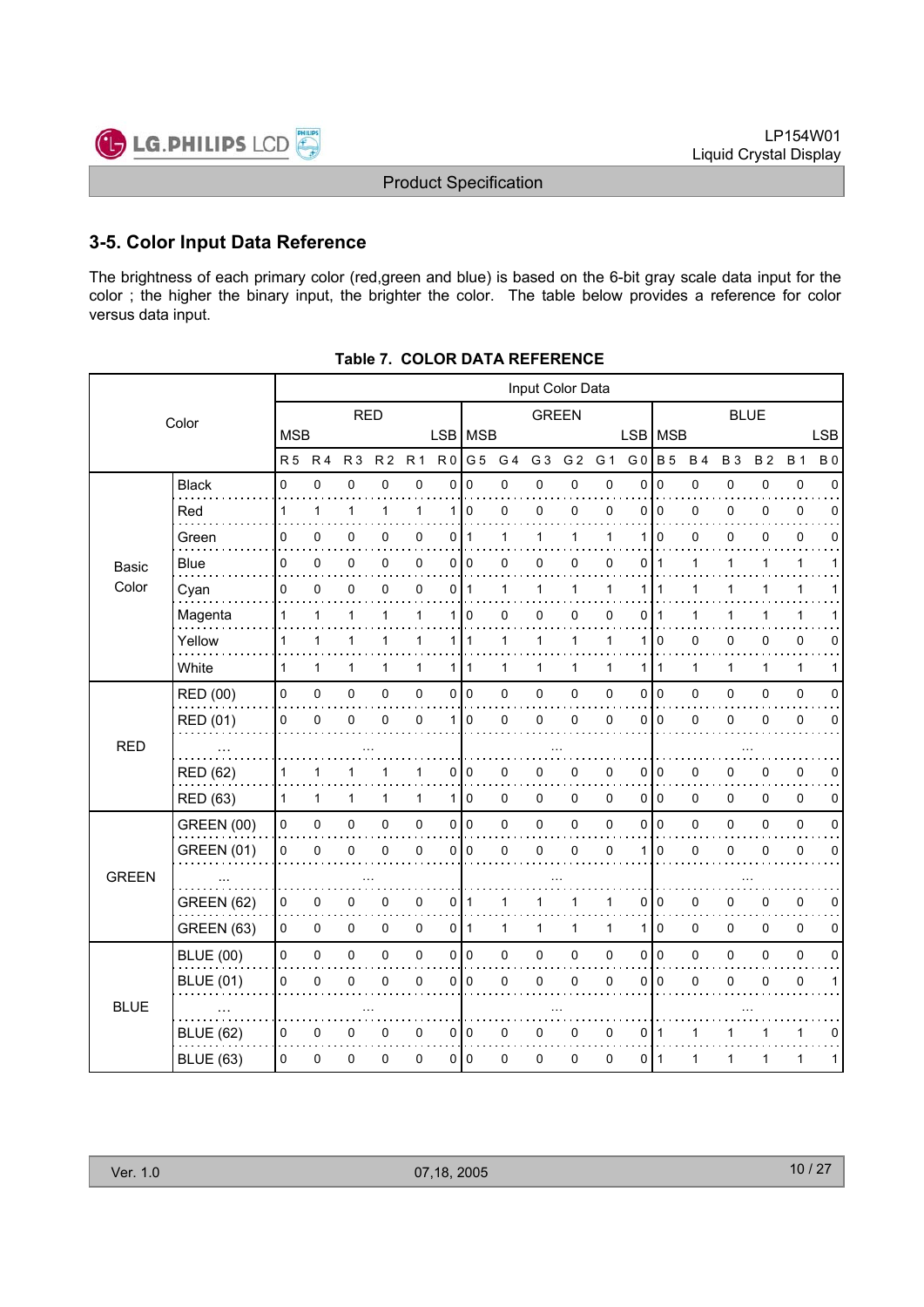

#### **3-6. Power Sequence**



#### **Table 8. POWER SEQUENCE TABLE**

| Parameter      |      | Value |      | Units |
|----------------|------|-------|------|-------|
|                | Min. | Typ.  | Max. |       |
| $T_1$          |      |       | 10   | (ms)  |
| T <sub>2</sub> | 0    |       | 50   | (ms)  |
| $T_3$          | 200  |       |      | (ms)  |
| T <sub>4</sub> | 200  |       |      | (ms)  |
| $T_5$          | 0    |       | 50   | (ms)  |
| $T_6$          | 0    |       | 10   | (ms)  |
| T <sub>7</sub> | 400  |       |      | (ms)  |

#### Note)

- 1. Please avoid floating state of interface signal at invalid period.
- 2. When the interface signal is invalid, be sure to pull down the power supply for LCD VCC to 0V.
- 3. Lamp power must be turn on after power supply for LCD and interface signal are valid.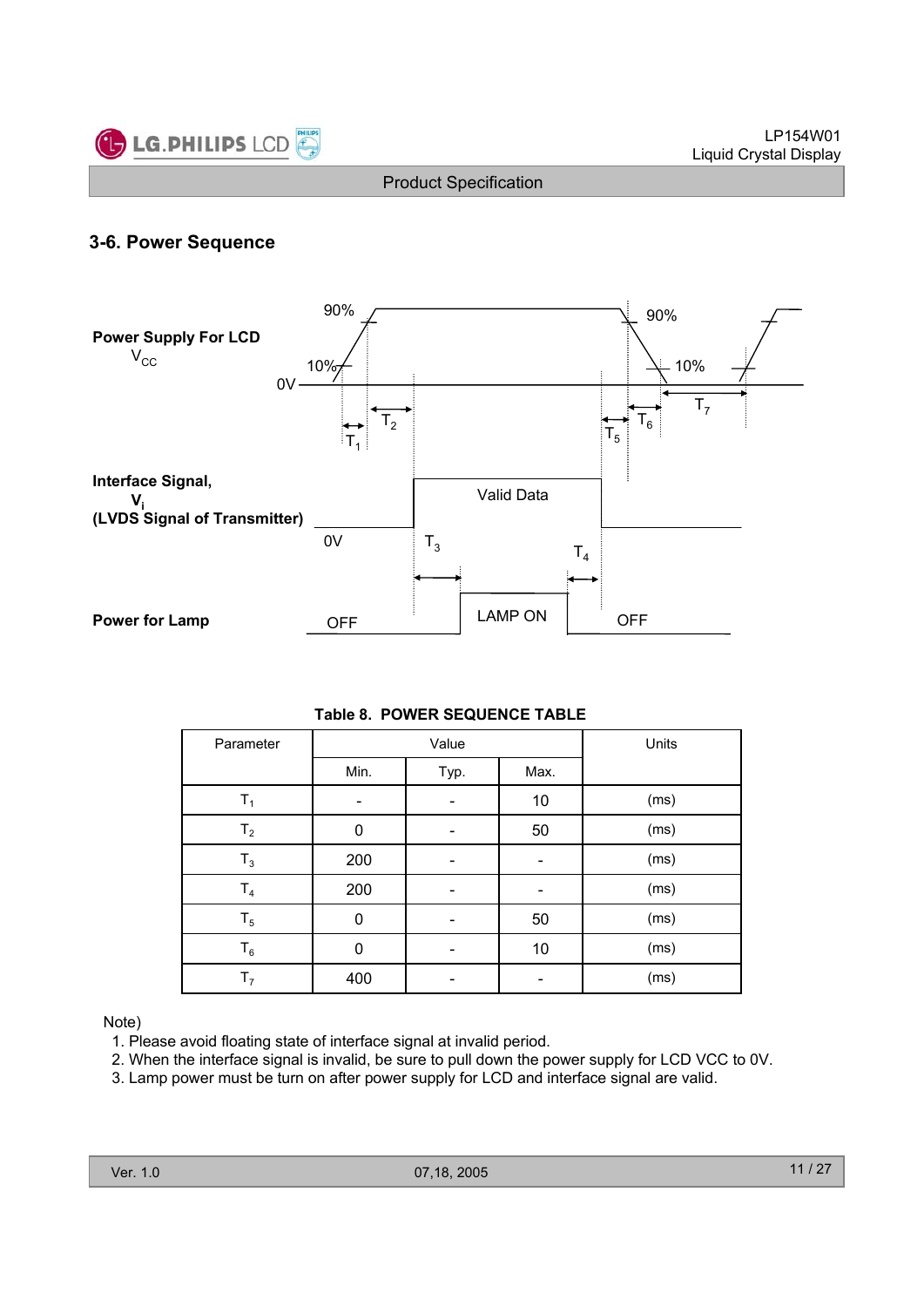

#### **4. Optical Specification**

Optical characteristics are determined after the unit has been 'ON' and stable for approximately 30 minutes in a dark environment at 25°C. The values specified are at an approximate distance 50cm from the LCD surface at a viewing angle of  $\Phi$  and  $\Theta$  equal to 0°.

FIG. 1 presents additional information concerning the measurement equipment and method.



# **FIG. 1 Optical Characteristic Measurement Equipment and Method**

|  |  | Table 9.  OPTICAL CHARACTERISTICS |
|--|--|-----------------------------------|
|--|--|-----------------------------------|

|                                  |                 | $1a-23$ C, $v$ CC-3.3V, $v$ -001 IZ, $I_{CLK}$ -7 T.20IVII IZ, IOUL - 0.011IA |        |            |                   |                |  |  |  |
|----------------------------------|-----------------|-------------------------------------------------------------------------------|--------|------------|-------------------|----------------|--|--|--|
|                                  |                 |                                                                               | Values |            |                   |                |  |  |  |
| Parameter                        | Symbol          | Min                                                                           | Typ    | <b>MAx</b> | Units             | Notes          |  |  |  |
| Contrast Ratio                   | CR              | 250                                                                           | 300    |            |                   | 1              |  |  |  |
| Surface Luminance, white         | $L_{WH}$        | 145                                                                           | 170    |            | cd/m <sup>2</sup> | $\overline{2}$ |  |  |  |
| Luminance Variation              | $\delta$ white  |                                                                               | 1.4    | 1.6        |                   | 3              |  |  |  |
| Response Time                    |                 |                                                                               |        |            |                   | 4              |  |  |  |
| Rise Time+Decay Time             | $Tr_{R+}Tr_{D}$ |                                                                               | 30     | 45         | ms                |                |  |  |  |
| <b>Color Coordinates</b>         |                 |                                                                               |        |            |                   | ±0.03          |  |  |  |
| <b>RED</b>                       | <b>RX</b>       | 0.560                                                                         | 0.590  | 0.620      |                   |                |  |  |  |
|                                  | <b>RY</b>       | 0.314                                                                         | 0.344  | 0.374      |                   |                |  |  |  |
| <b>GREEN</b>                     | GX              | 0.294                                                                         | 0.324  | 0.354      |                   |                |  |  |  |
|                                  | GY              | 0.505                                                                         | 0.535  | 0.565      |                   |                |  |  |  |
| <b>BLUE</b>                      | <b>BX</b>       | 0.127                                                                         | 0.157  | 0.187      |                   |                |  |  |  |
|                                  | BY              | 0.108                                                                         | 0.138  | 0.168      |                   |                |  |  |  |
| <b>WHITE</b>                     | <b>WX</b>       | 0.283                                                                         | 0.313  | 0.343      |                   |                |  |  |  |
|                                  | <b>WY</b>       | 0.299                                                                         | 0.329  | 0.359      |                   |                |  |  |  |
| <b>Viewing Angle</b>             |                 |                                                                               |        |            |                   | 5              |  |  |  |
| x axis, right( $\Phi$ =0°)       | $\Theta$ r      | 40                                                                            | 45     |            | degree            |                |  |  |  |
| x axis, left ( $\Phi$ =180°)     | $\Theta$        | 40                                                                            | 45     |            | degree            |                |  |  |  |
| y axis, up $(\Phi = 90^{\circ})$ | $\Theta$ u      | 10                                                                            | 15     |            | degree            |                |  |  |  |
| y axis, down ( $\Phi$ =270°)     | $\Theta$ d      | 30                                                                            | 35     |            | degree            |                |  |  |  |
| <b>Gray Scale</b>                |                 |                                                                               |        |            |                   | 6              |  |  |  |

 $Ta=25\degree$ C, VCC=3.3V, f $v=60H\frac{1}{2}$ , f = 71.25MHz, Iout = 6.0mA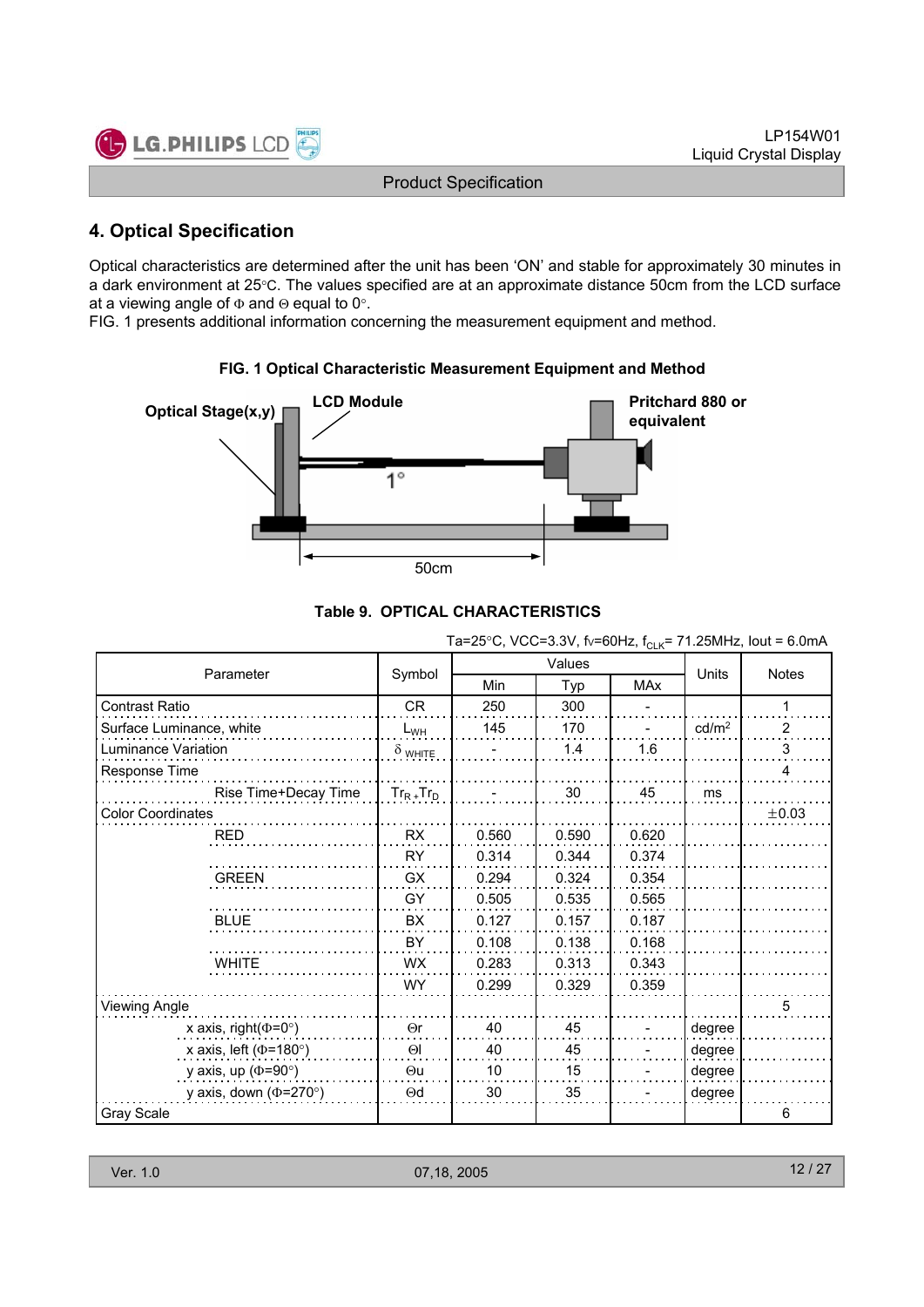

Note)

1. Contrast Ratio(CR) is defined mathematically as Surface Luminance with all white pixels

Contrast Ratio =

Surface Luminance with all black pixels

- 2. Surface luminance is the 5point (1~5)average across the LCD surface 50cm from the surface with all pixels displaying white. For more information see FIG 2. When  $I_{BL}$ = 6.0mA,  $L_{WH=}$ 150cd/m<sup>2</sup>(typ.)
- 3. Luminance % uniformity is measured for 13 point For more information see FIG 2.  $\delta$  WHITE = Maximum(LN1,LN2, ….. LN13)  $\div$  Minimum(LN1,LN2, ….. LN13)
- 4. Response time is the time required for the display to transition from white to black (rise time,  $Tr_{p}$ ) and from black to white(Decay Time,  $Tr_D$ ). For additional information see FIG 3.
- 5. Viewing angle is the angle at which the contrast ratio is greater than 10. The angles are determined for the horizontal or x axis and the vertical or y axis with respect to the z axis which is normal to the LCD surface. For more information see FIG 4.
- 6. Gray scale specification  $* f_v = 60Hz$

L63 100 L55 74.1 L23 and the contract of  $\sim$  11.0 L31 22.5  $L39$  36.1 L47 53.2 L15 3.77 L7 0.65 L0 0.19 Gray Level  $\vert$  Luminance [%] (Typ)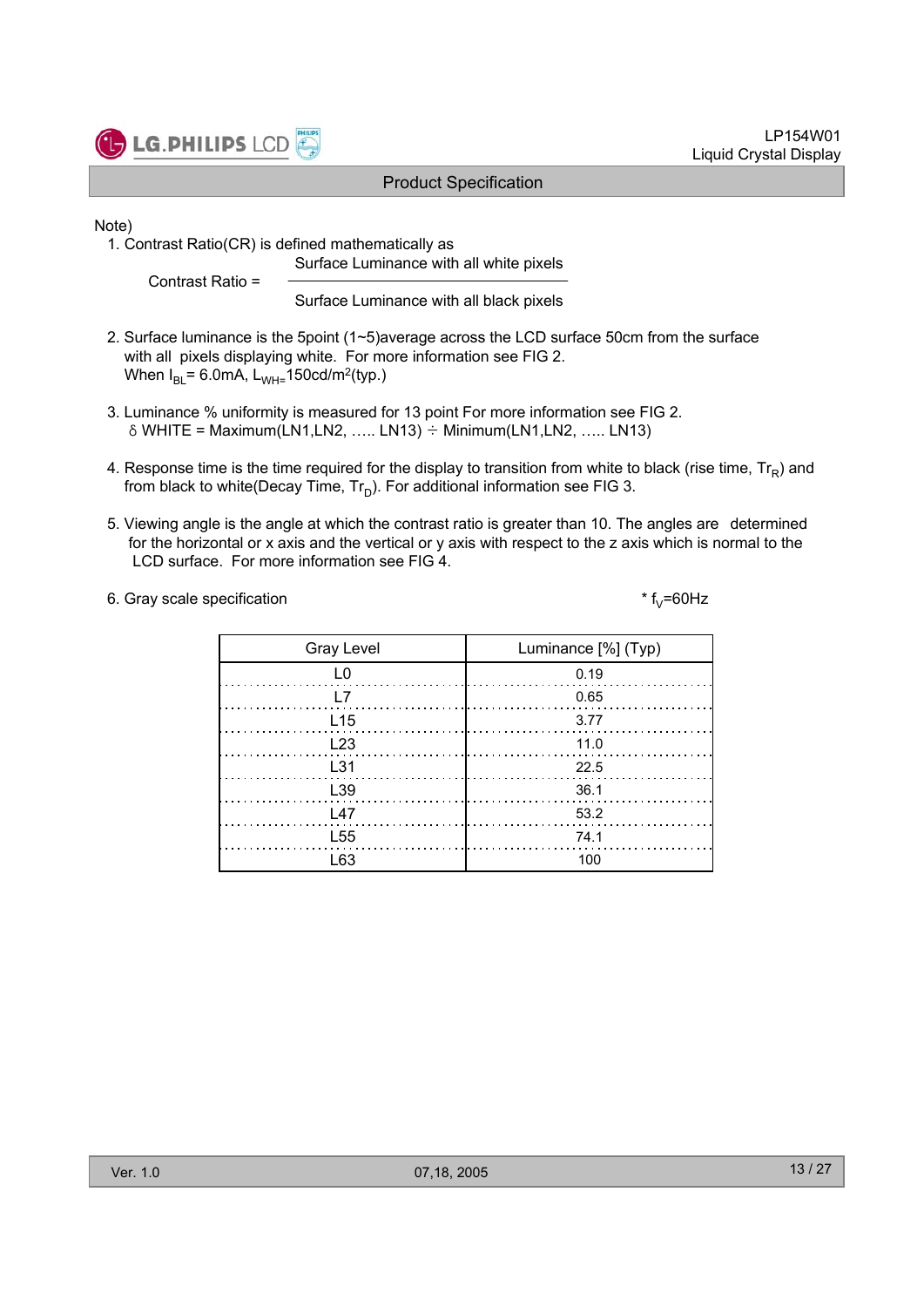

#### **FIG. 2 Luminance**

<measuring point for surface luminance & measuring point for luminance variation>



#### **FIG. 3 Response Time**

The response time is defined as the following figure and shall be measured by switching the input signal for "black" and "white".

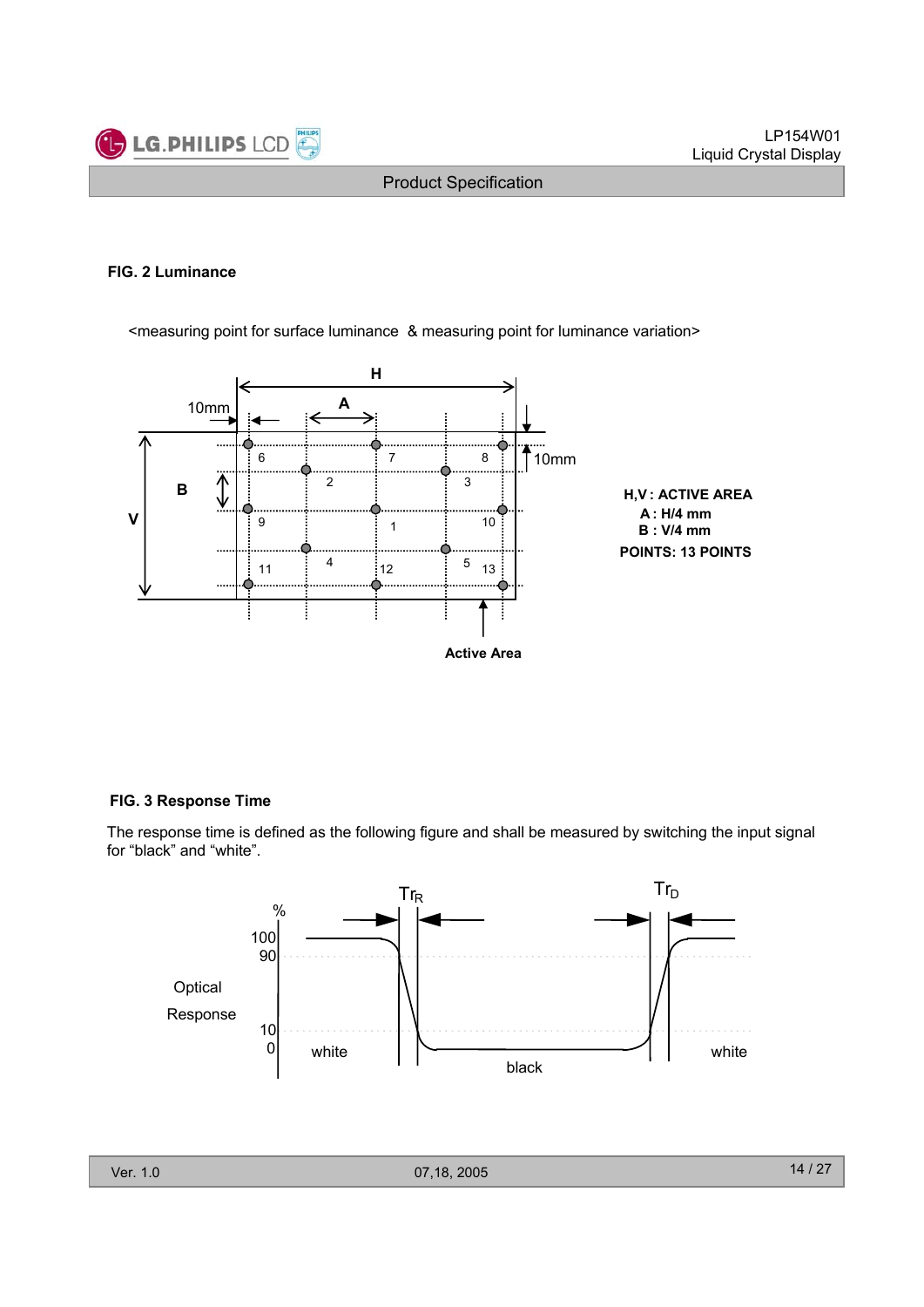

#### **FIG. 4 Viewing angle**



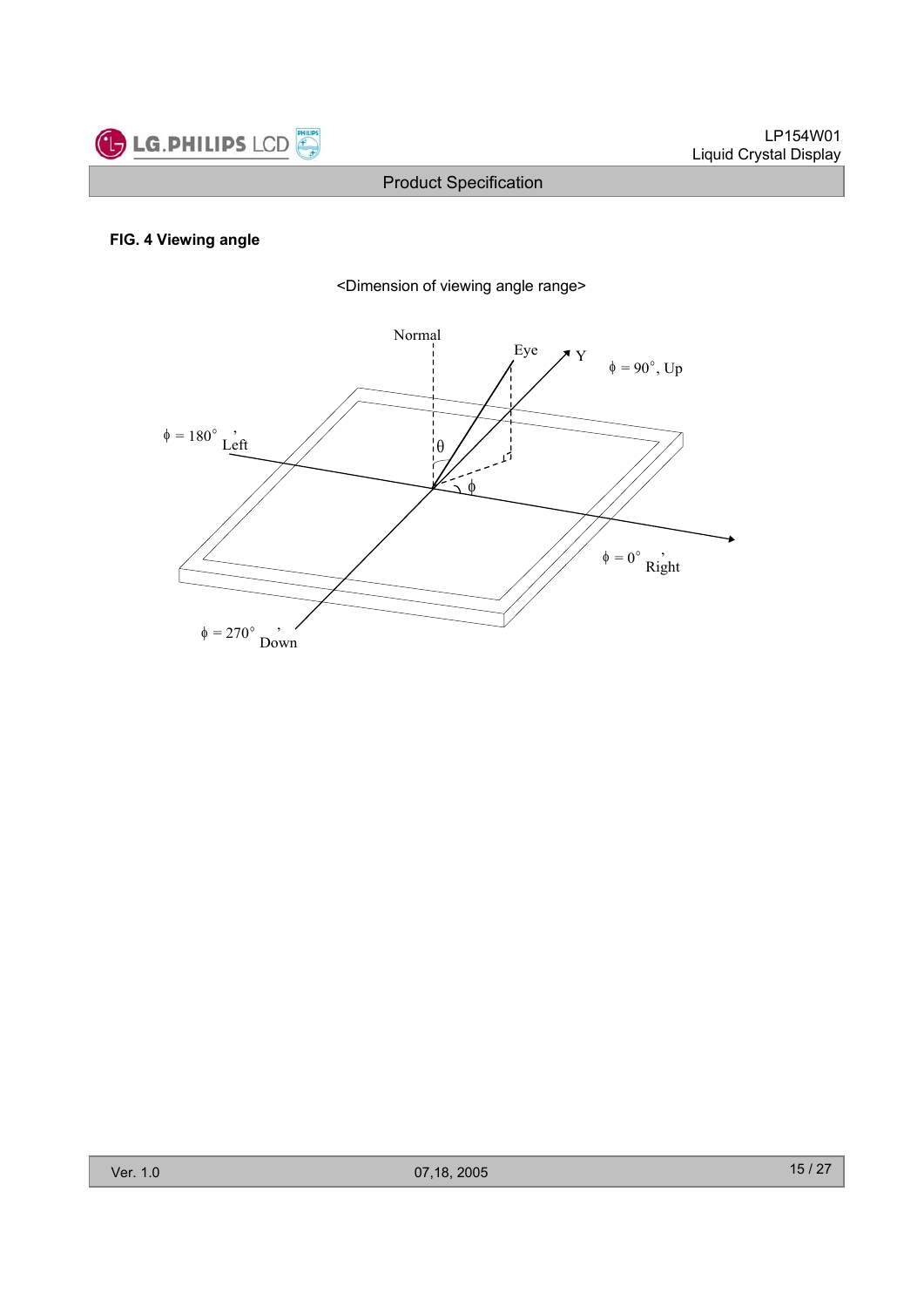

#### **5. Mechanical Characteristics**

The contents provide general mechanical characteristics for the model LP154W01(TLA2). In addition the figures in the next page are detailed mechanical drawing of the LCD.

|                          | Horizontal              | $344.0 \pm 0.5$ mm |  |  |  |  |  |
|--------------------------|-------------------------|--------------------|--|--|--|--|--|
| <b>Outline Dimension</b> | Vertical                | $222.0 \pm 0.5$ mm |  |  |  |  |  |
|                          | Depth                   | $6.2 \pm 0.3$ mm   |  |  |  |  |  |
| <b>Bezel Area</b>        | Horizontal              | $335.0 \pm 0.5$ mm |  |  |  |  |  |
|                          | Vertical                | $210.7 \pm 0.5$ mm |  |  |  |  |  |
|                          | Horizontal              | 331.2 mm           |  |  |  |  |  |
| Active Display Area      | Vertical                | 207.0 mm           |  |  |  |  |  |
| Weight                   | 575g (MAX)              |                    |  |  |  |  |  |
| Surface Treatment        | Glare & hard coating 2H |                    |  |  |  |  |  |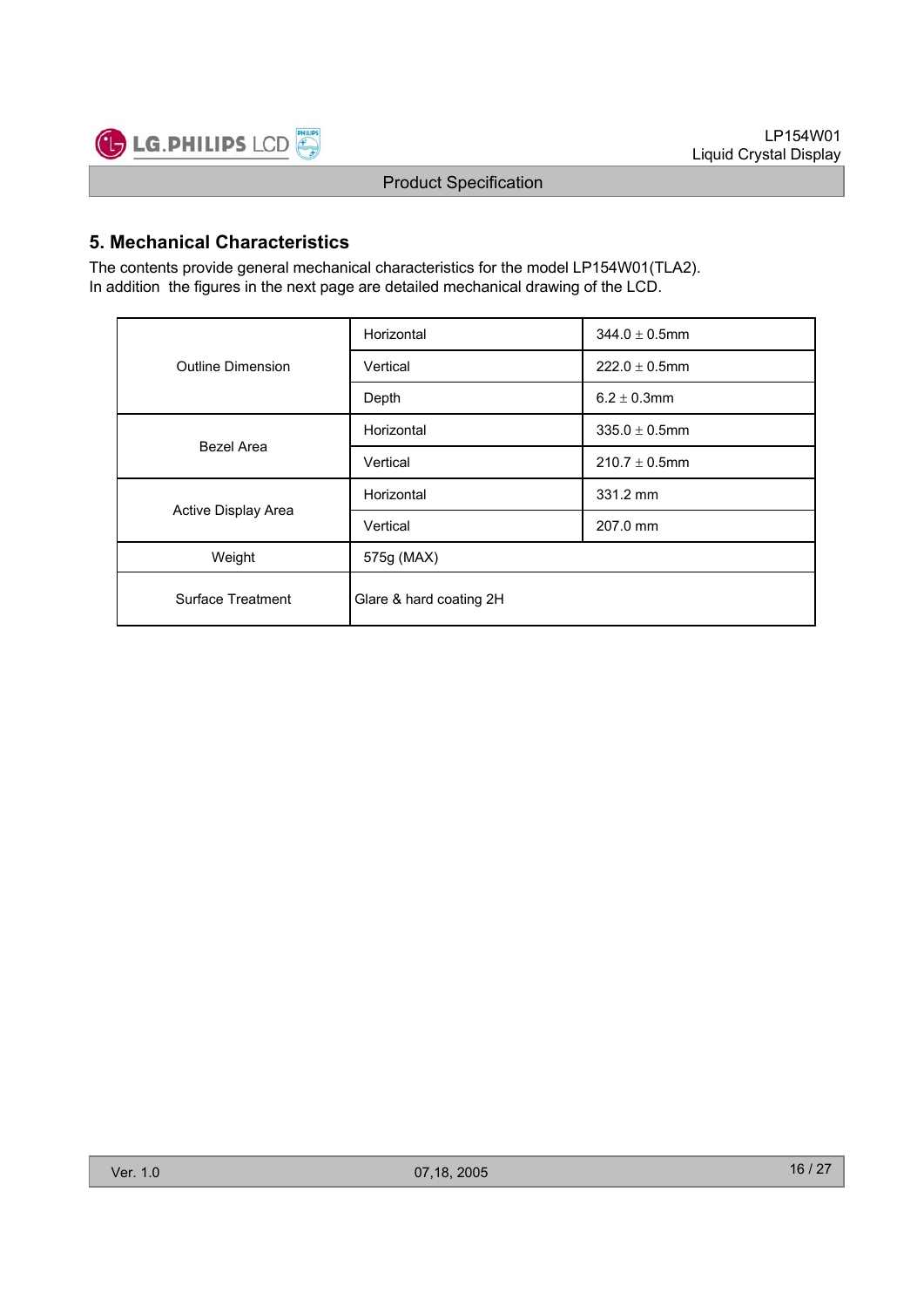

#### <FRONT VIEW>  $\blacksquare$  Note) Unit:[mm], General tolerance:  $\pm$  0.5mm

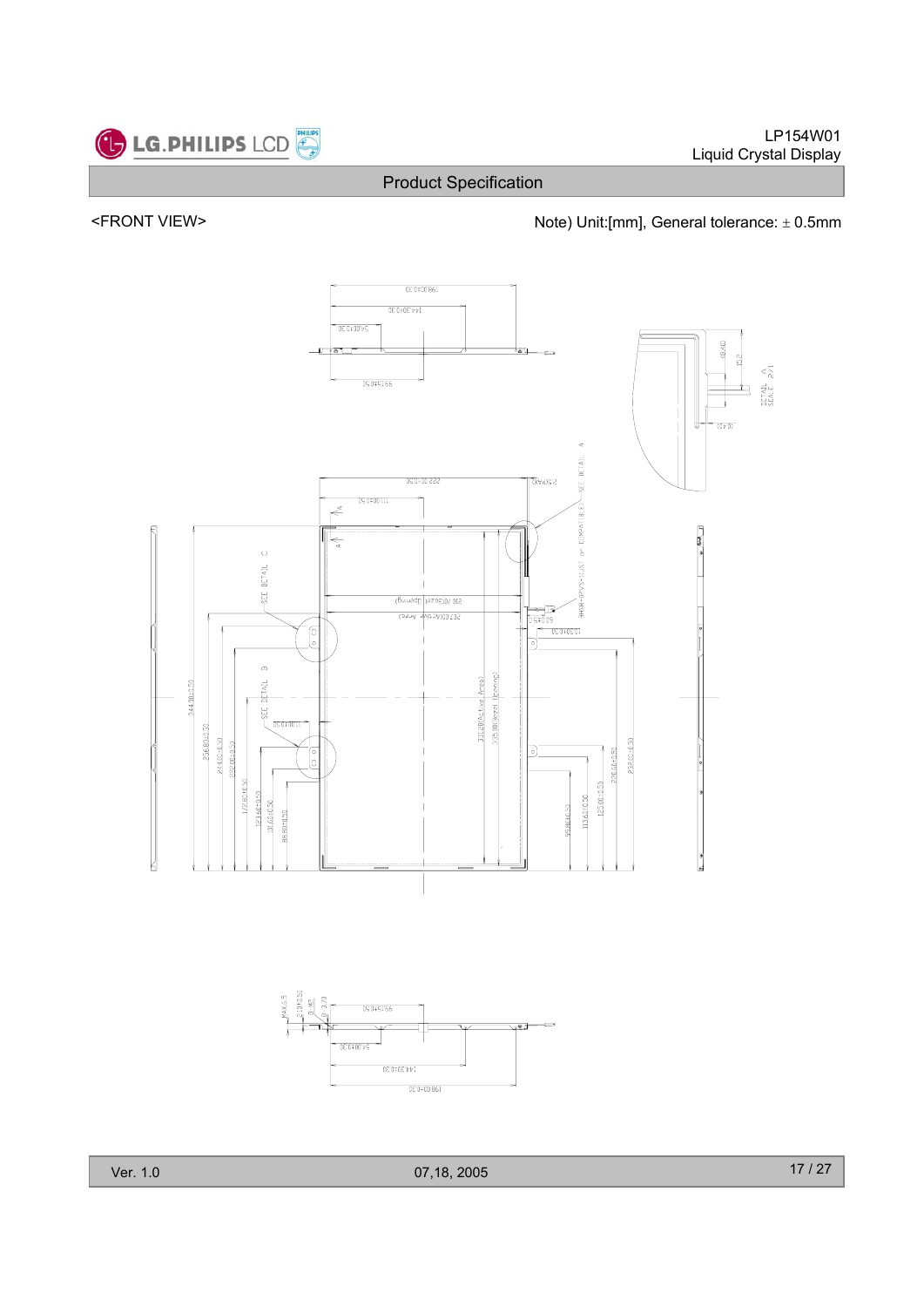

LP154W01 Liquid Crystal Display

Product Specification

<REAR VIEW> <next and the Unit:[mm], General tolerance:  $\pm$  0.5mm

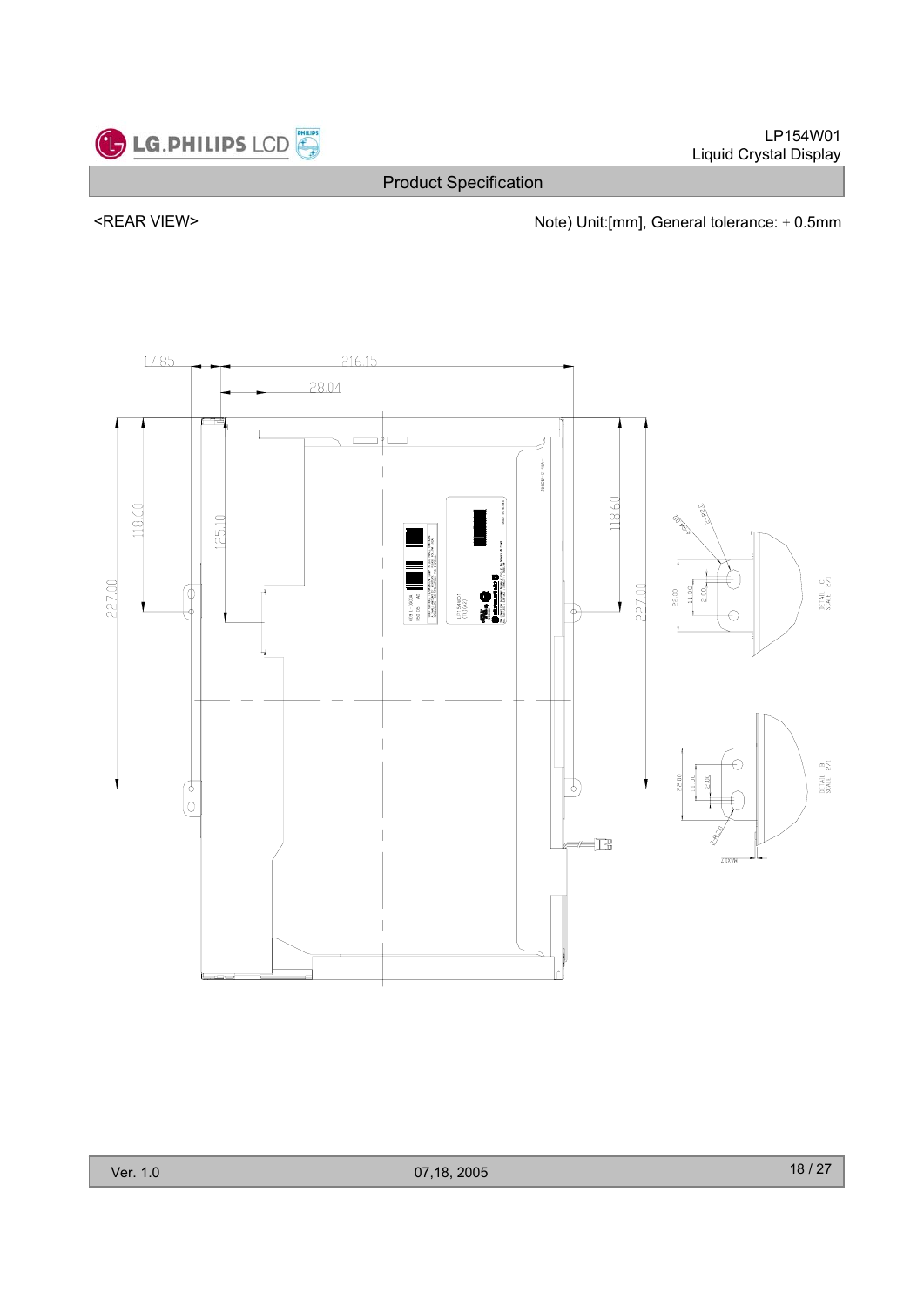

[ DETAIL DESCRIPTION OF SIDE MOUNTING SCREW ]



# SECTION H1-H1

# \*SCREW(8EA) TORQUE : 2kgf.cm max<br>\*Screw Hole Depth : 2.5mm min<br>\*Screw Length : max 2.5, min2.0

Note) Unit: [mm], General tolerance:  $\pm$  0.5mm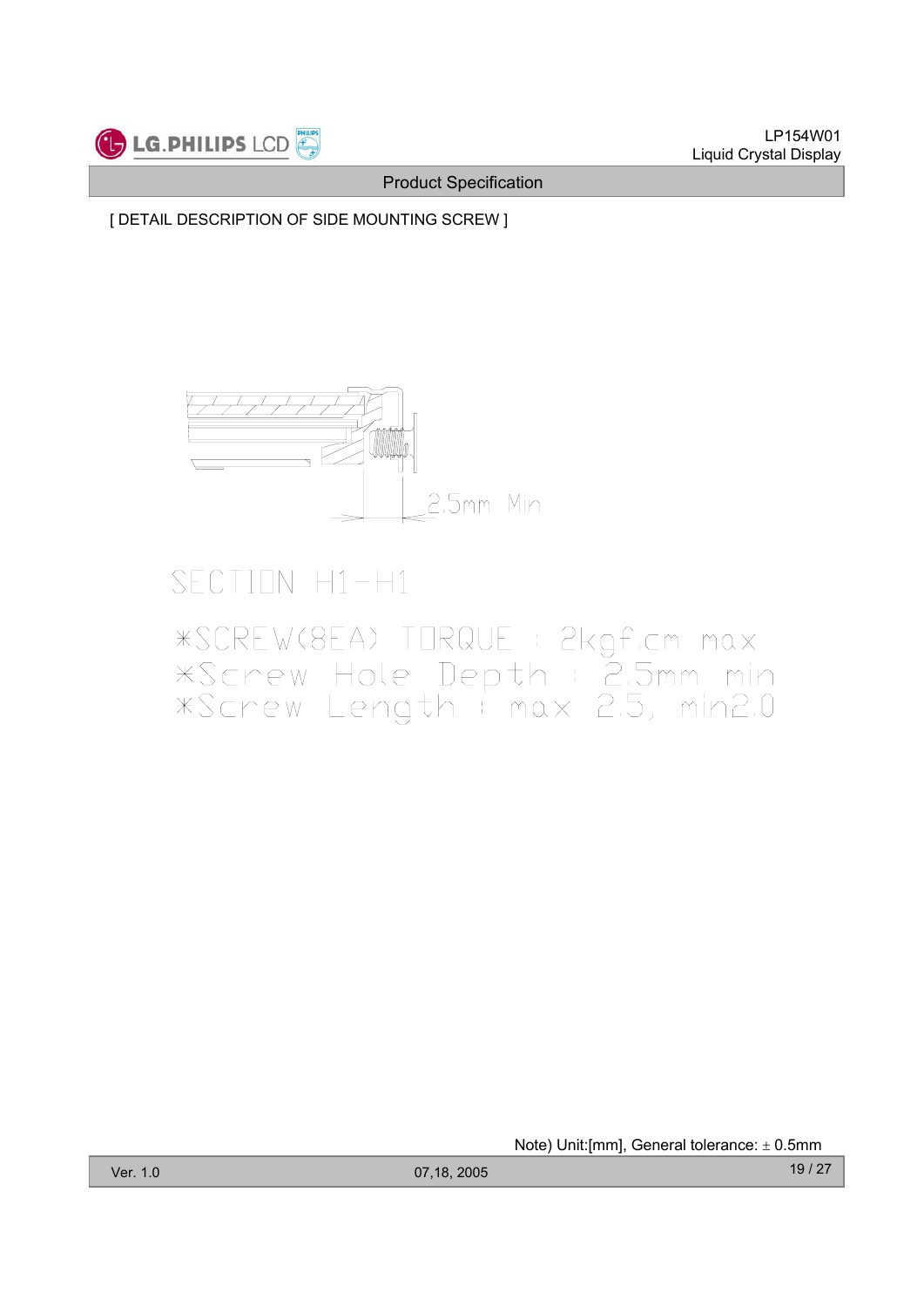

#### **6. Reliability**

Environment test condition

| No.            | Test Item                                   | Conditions                                                                                                                                                                                                                                                                                                                                                                                                    |  |  |  |  |  |  |  |
|----------------|---------------------------------------------|---------------------------------------------------------------------------------------------------------------------------------------------------------------------------------------------------------------------------------------------------------------------------------------------------------------------------------------------------------------------------------------------------------------|--|--|--|--|--|--|--|
| 1              | High temperature storage test               | Ta= $60^{\circ}$ C, 240h                                                                                                                                                                                                                                                                                                                                                                                      |  |  |  |  |  |  |  |
| $\overline{2}$ | Low temperature storage test                | Ta= -20°C, 240h                                                                                                                                                                                                                                                                                                                                                                                               |  |  |  |  |  |  |  |
| 3              | High temperature operation test             | Ta= 50°C, 50%RH, 240h                                                                                                                                                                                                                                                                                                                                                                                         |  |  |  |  |  |  |  |
| 4              | Low temperature operation test              | Ta= 0°C, 240h                                                                                                                                                                                                                                                                                                                                                                                                 |  |  |  |  |  |  |  |
| 5              | Vibration test (non-operating)              | Sine wave, $5 \sim 150$ Hz, 1.5G, 0.37oct/min<br>3 axis, 30min/axis                                                                                                                                                                                                                                                                                                                                           |  |  |  |  |  |  |  |
| 6              | Shock test (non-operating)                  | - No functional or cosmetic defects following a shock<br>to all 6 sides delivering at least 180 G in a half sine<br>pulse no longer than 2 ms to the display module<br>- No functional defects following a shock delivering<br>at least 200 g in a half sine pulse no longer than 2<br>ms to each of 6 sides. Each of the 6 sides will be<br>shock tested with one each display, for a total of 6<br>displays |  |  |  |  |  |  |  |
| $\overline{7}$ | Altitude<br>operating<br>storage / shipment | $0 \sim 10,000$ feet (3,048m) 24Hr<br>$0 \sim 40,000$ feet (12,192m) 24Hr                                                                                                                                                                                                                                                                                                                                     |  |  |  |  |  |  |  |

{ Result Evaluation Criteria }

There should be no change which might affect the practical display function when the display quality test is conducted under normal operating condition.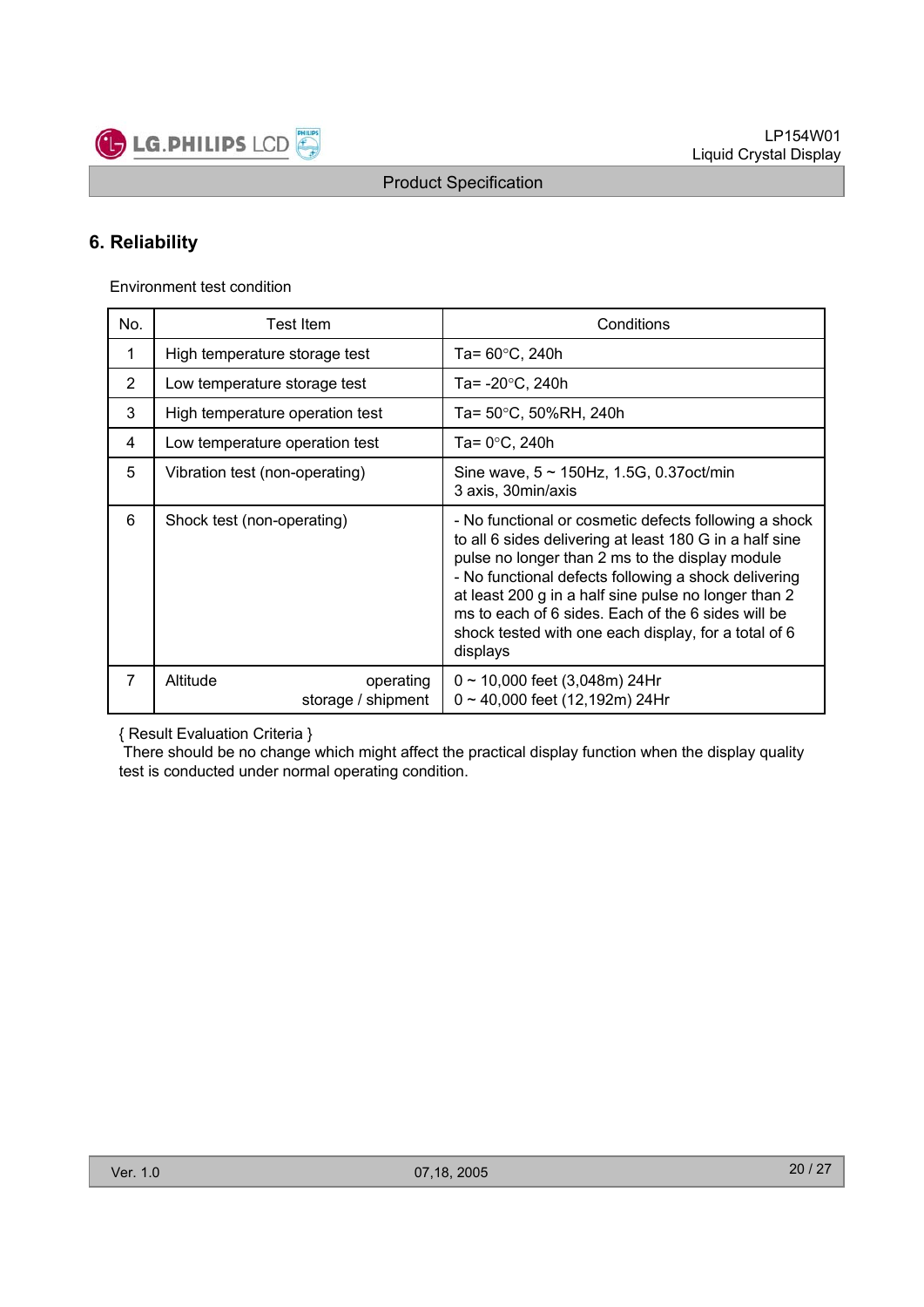

#### **7. International Standards**

#### **7-1. Safety**

a) UL 60950, Third Edition, Underwriters Laboratories, Inc., Dated Dec. 11, 2000.

Standard for Safety of Information Technology Equipment, Including Electrical Business Equipment. b) CAN/CSA C22.2, No. 60950, Third Edition, Canadian Standards Association, Dec. 1, 2000. Standard for Safety of Information Technology Equipment, Including Electrical Business Equipment.

c) EN 60950 : 2000, Third Edition

IEC 60950 : 1999, Third Edition

European Committee for Electrotechnical Standardization(CENELEC)

EUROPEAN STANDARD for Safety of Information Technology Equipment Including Electrical Business Equipment.

#### **7-2. EMC**

a) ANSI C63.4 "Methods of Measurement of Radio-Noise Emissions from Low-Voltage Electrical and Electrical Equipment in the Range of 9kHZ to 40GHz. "American National Standards Institute(ANSI), 1992

b) C.I.S.P.R "Limits and Methods of Measurement of Radio Interface Characteristics of Information Technology Equipment." International Special Committee on Radio Interference.

c) EN 55022 "Limits and Methods of Measurement of Radio Interface Characteristics of Information Technology Equipment." European Committee for Electrotechnical Standardization.(CENELEC), 1998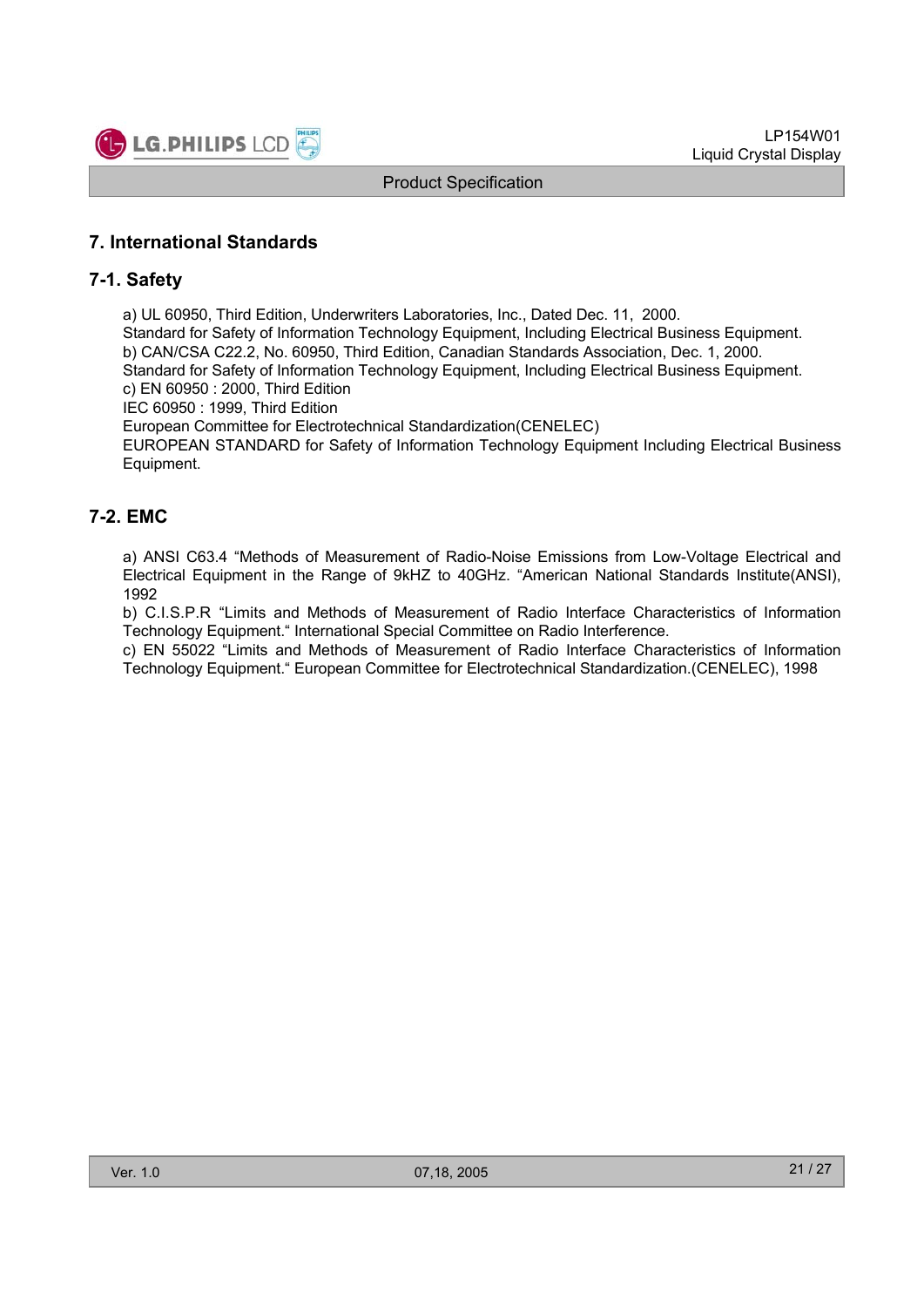

#### **8. Packing**

#### **8-1. Designation of Lot Mark**

a) Lot Mark





- 
- 

E : MONTH F : FACTORY CODE G : ASSEMBLY CODE H, I, J, K, L, M : SERIAL NO.

#### **Note**

#### 1. YEAR

| Year | 2001 | 2002 | 2003 | 2004 | 2005 | 2006 | 2007 | 2008 | 2009 | 2010 |
|------|------|------|------|------|------|------|------|------|------|------|
| Mark |      |      |      |      |      |      |      |      |      |      |

#### 2. MONTH

| Month | Jan | Feb | Mar | Apr | May | Jun | Jul | Aug | Sep | Oct | Nov | Dec |
|-------|-----|-----|-----|-----|-----|-----|-----|-----|-----|-----|-----|-----|
| Mark  |     | -   |     |     |     |     |     |     |     |     | ◡   |     |

#### 3. FACTORY CODE

| <b>Factory Code</b> | <b>LPL Gumi</b> |  | <b>HEESUNG</b> |  |  |
|---------------------|-----------------|--|----------------|--|--|
| Mark                |                 |  |                |  |  |

4. SERIAL NO.

Mark 100001~199999, 200001~299999, 300001~399999, …., A00001~A99999, ….., Z00001~Z99999

b) Location of Lot Mark

Serial No. is printed on the label. The label is attached to the backside of the LCD module. This is subject to change without prior notice.

#### **8-2. Packing Form**

a) Package quantity in one box : 20 pcs

```
b) Box Size: 441mm × 373mm × 348mm
```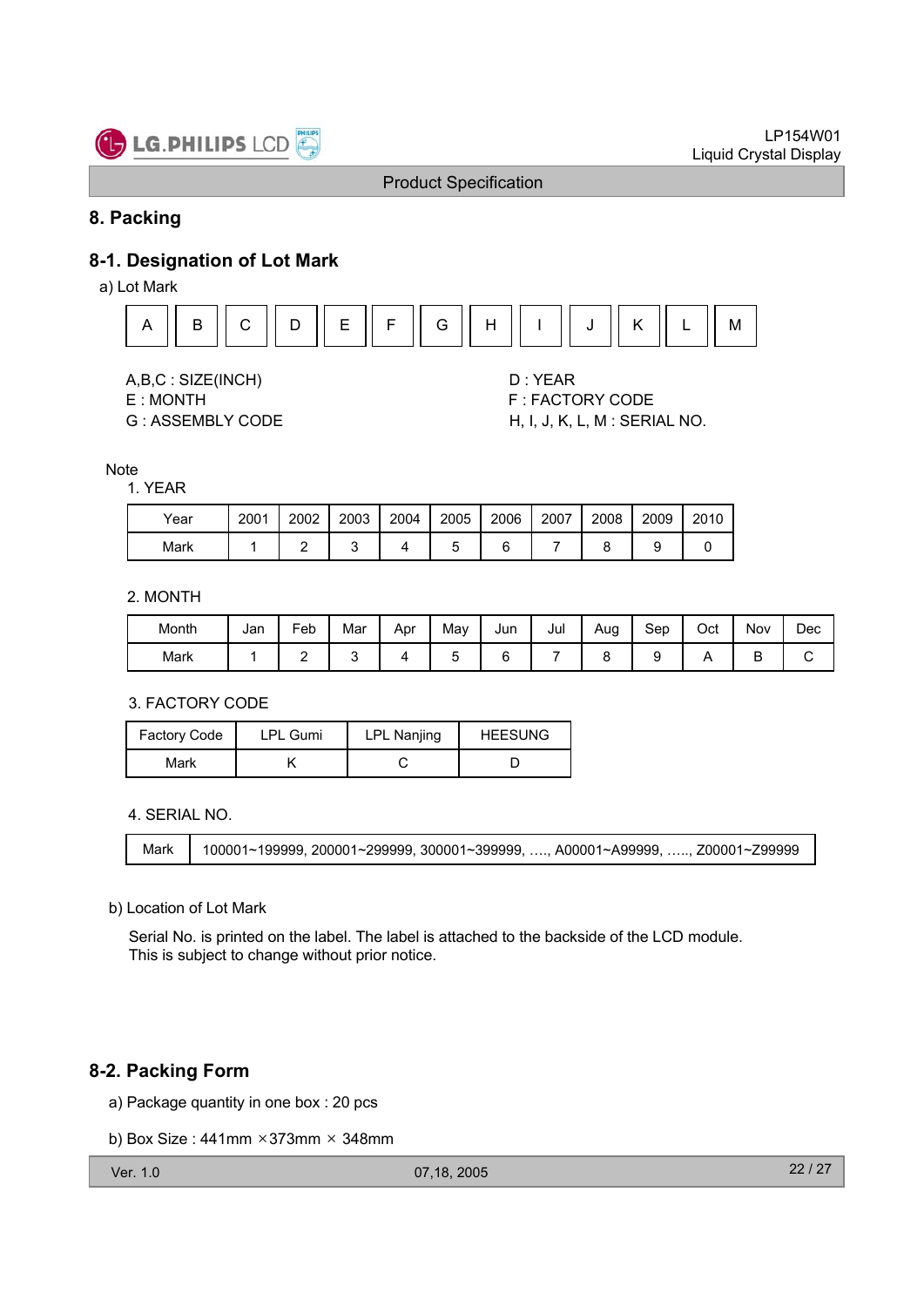

#### **9. PRECAUTIONS**

Please pay attention to the followings when you use this TFT LCD module.

#### **9-1. MOUNTING PRECAUTIONS**

- (1) You must mount a module using holes arranged in four corners or four sides.
- (2) You should consider the mounting structure so that uneven force (ex. Twisted stress) is not applied to the module. And the case on which a module is mounted should have sufficient strength so that external force is not transmitted directly to the module.
- (3) Please attach the surface transparent protective plate to the surface in order to protect the polarizer. Transparent protective plate should have sufficient strength in order to the resist external force.
- (4) You should adopt radiation structure to satisfy the temperature specification.
- (5) Acetic acid type and chlorine type materials for the cover case are not desirable because the former generates corrosive gas of attacking the polarizer at high temperature and the latter causes circuit break by electro-chemical reaction.
- (6) Do not touch, push or rub the exposed polarizers with glass, tweezers or anything harder than HB pencil lead. And please do not rub with dust clothes with chemical treatment. Do not touch the surface of polarizer for bare hand or greasy cloth.(Some cosmetics are detrimental
- to the polarizer.) (7) When the surface becomes dusty, please wipe gently with absorbent cotton or other soft materials like chamois soaks with petroleum benzene. Normal-hexane is recommended for cleaning the adhesives used to attach front / rear polarizers. Do not use acetone, toluene and alcohol because they cause chemical damage to the polarizer.
- (8) Wipe off saliva or water drops as soon as possible. Their long time contact with polarizer causes deformations and color fading.
- (9) Do not open the case because inside circuits do not have sufficient strength.

#### **9-2. OPERATING PRECAUTIONS**

- (1) The spike noise causes the mis-operation of circuits. It should be lower than following voltage :  $V=\pm 200$ mV(Over and under shoot voltage)
- (2) Response time depends on the temperature.(In lower temperature, it becomes longer.)
- (3) Brightness depends on the temperature. (In lower temperature, it becomes lower.) And in lower temperature, response time(required time that brightness is stable after turned on) becomes longer.
- (4) Be careful for condensation at sudden temperature change. Condensation makes damage to polarizer or electrical contacted parts. And after fading condensation, smear or spot will occur.
- (5) When fixed patterns are displayed for a long time, remnant image is likely to occur.
- (6) Module has high frequency circuits. Sufficient suppression to the electromagnetic interference shall be done by system manufacturers. Grounding and shielding methods may be important to minimized the interference.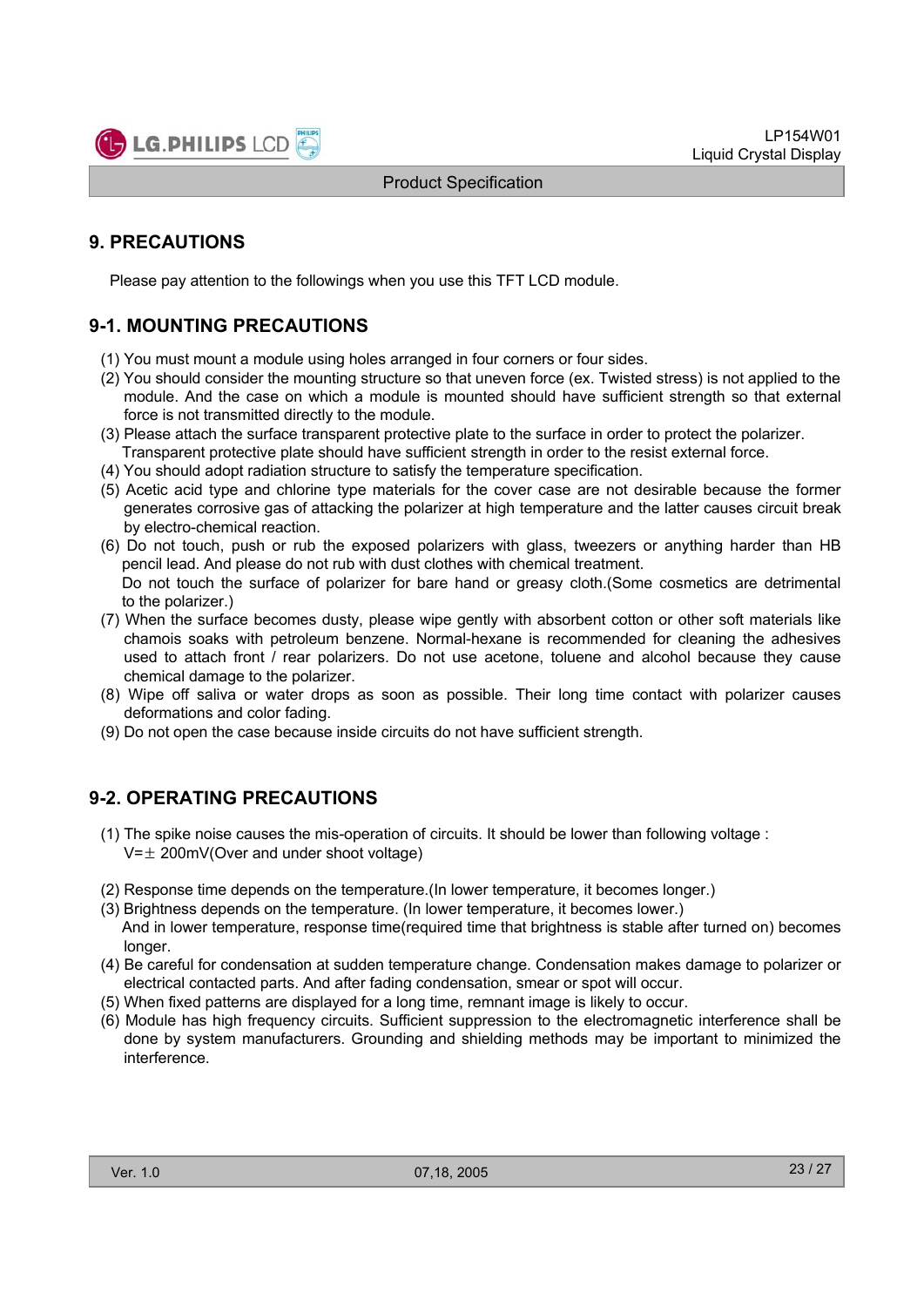

LP154W01 Liquid Crystal Display

Product Specification

#### **9-3. ELECTROSTATIC DISCHARGE CONTROL**

Since a module is composed of electronic circuits, it is not strong to electrostatic discharge. Make certain that treatment persons are connected to ground through wrist band etc. And don't touch interface pin directly.

#### **9-4. PRECAUTIONS FOR STRONG LIGHT EXPOSURE**

Strong light exposure causes degradation of polarizer and color filter.

#### **9-5. STORAGE**

When storing modules as spares for a long time, the following precautions are necessary.

- (1) Store them in a dark place. Do not expose the module to sunlight or fluorescent light. Keep the temperature between  $5^{\circ}$ C and  $35^{\circ}$ C at normal humidity.
- (2) The polarizer surface should not come in contact with any other object. It is recommended that they be stored in the container in which they were shipped.

#### **9-6. HANDLING PRECAUTIONS FOR PROTECTION FILM**

- (1) When the protection film is peeled off, static electricity is generated between the film and polarizer. This should be peeled off slowly and carefully by people who are electrically grounded and with well ion-blown equipment or in such a condition, etc.
- (2) The protection film is attached to the polarizer with a small amount of glue. If some stress is applied to rub the protection film against the polarizer during the time you peel off the film, the glue is apt to remain on the polarizer.

Please carefully peel off the protection film without rubbing it against the polarizer.

- (3) When the module with protection film attached is stored for a long time, sometimes there remains a very small amount of glue still on the polarizer after the protection film is peeled off.
- (4) You can remove the glue easily. When the glue remains on the polarizer surface or its vestige is recognized, please wipe them off with absorbent cotton waste or other soft material like chamois soaked with normal-hexane.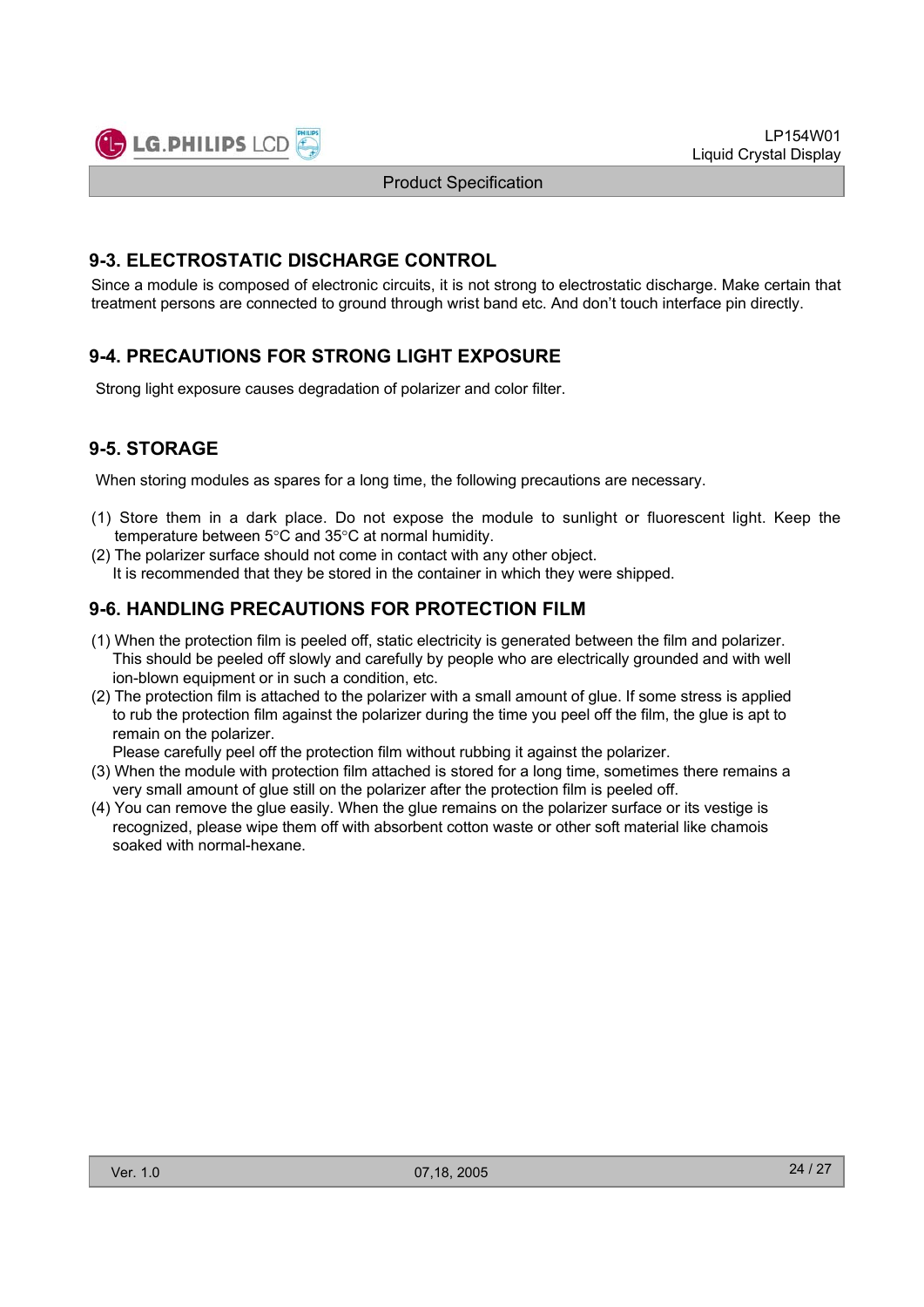

# **APPENDIX A. Enhanced Extended Display Identification Data (EEDIDTM) 1/3(TBD)**

|           |          | $2005 - 04 - 26$                                   |              |                     |                              |                   |
|-----------|----------|----------------------------------------------------|--------------|---------------------|------------------------------|-------------------|
| Byte#     | Byte#    |                                                    | Value        |                     | Value                        |                   |
| (decimal) | (HEX)    | Field Name and Comments                            |              | (HEX)               | (binary)                     |                   |
| 0         | 00       | Header                                             | $\mathbf{0}$ | 0                   | 0000 0000                    |                   |
| 1         | 01       |                                                    | F            | $\mathsf F$         | 1111<br>1111                 |                   |
| 2         | 02       |                                                    | F            | E                   | 1111<br>1111                 |                   |
| з         | 03       |                                                    | F            | $\mathsf F$         | 1111<br>1111                 | Header            |
| 4         | 04       |                                                    | F            | F                   | 1111<br>1111                 |                   |
| 5         | 05       |                                                    | F            | F                   | 1111<br>1111                 |                   |
| 6         | 06       |                                                    | F            | F                   | 1111<br>1111                 |                   |
| 7         | 07       |                                                    | 0            | 0                   | 0000<br>0000                 |                   |
| 8<br>9    | 08<br>09 | EISA manufacturer code = LPL<br>Compressed ASC II  | 3<br>0       | 2<br>C              | 0011<br>0010<br>0000<br>1100 |                   |
| 10        |          |                                                    | 0            | $\Omega$            | 0000                         |                   |
|           | 0A       | Panel Supplier Reserved - Product code             |              |                     | 0000                         |                   |
| 11        | 0B       | (Hex, LSB first)                                   | 0            | $\mathbf 0$         | 0000<br>0000                 |                   |
| 12        | 0C       | LCD Module Serial No. = 0(If not used)             | 0            | $\mathbf 0$         | 0000<br>0000                 | Vender/           |
| 13        | OD.      | LCD Module Serial No. = 0(If not used)             | 0            | 0                   | 0000<br>0000                 | <b>Product ID</b> |
| 14        | 0E       | LCD Module Serial No. = 0(If not used)             | 0            | $\Omega$            | 0000<br>0000                 |                   |
| 15        | 0F       | LCD Module Serial No. = 0(If not used)             | 0            | 0                   | 0000<br>0000                 |                   |
| 16        | 10       | Week of manufacture                                | 0            | 0                   | 0000<br>0000                 |                   |
| 17        | 11       | Year of manufacture = 2005                         | 0            | F                   | 0000<br>1111                 |                   |
| 18        | 12       | EDID Structure version $# = 1$                     | 0            | $\overline{1}$      | 0000<br>0001                 | EDID Version/     |
| 19        | 13       | EDID Revision $# = 2$                              | 0            | $\overline{2}$      | 0000<br>0010                 | Revision          |
| 20        | 14       | Video input definition = Digital I/p,non TMDS CRGB | 8            | $\overline{0}$      | 1000<br>0000                 |                   |
| 21        | 15       | $Max H$ image size(cm) = 33.12cm(33)               | 2            | $\mathbf{1}$        | 0010<br>0001                 | Display           |
| 22        | 16       | Max V image size(cm) = $20.70cm(21)$               | $\mathbf{1}$ | 5                   | 0001<br>0101                 | Parameter         |
| 23        | 17       | Display gamma = 2.2                                | 7            | 8                   | 0111<br>1000                 |                   |
| 24        | 18       | Feature support(DPMS) = Active off, RGB Color      | 0            | А                   | 0000<br>1010                 |                   |
| 25        | 19       | Red/Green low Bits                                 | 0            | F                   | 0000<br>1111                 |                   |
| 26<br>27  | 1A<br>1B | Blue/White Low Bits<br>Red X<br>$Rx = 0.590$       | 1<br>9       | 0<br>$\overline{I}$ | 0001<br>0000<br>1001<br>0111 |                   |
| 28        | 1C       | Red Y<br>$\text{By} = 0.344$                       | 5            | 8                   | 0101<br>1000                 |                   |
| 29        | 1D       | Green X<br>$Gx = 0.324$                            | 5            | $\overline{2}$      | 0101<br>0010                 | Color             |
| 30        | 1E       | Green Y<br>$Gy = 0.535$                            | 8            | 8                   | 1000<br>1000                 | Characteristic    |
| 31        | 1F       | Blue X<br>$Bx = 0.157$                             | 2            | 8                   | 0010<br>1000                 |                   |
| 32        | 20       | Blue Y<br>$By = 0.138$                             | 2            | з                   | 0010<br>0011                 |                   |
| 33        | 21       | White $\times$<br>$Wx = 0.313$                     | 5            | 0                   | 0101<br>0000                 |                   |
| 34        | 22       | White Y<br>$Wy = 0.329$                            | 5            | 4                   | 0101<br>0100                 |                   |
| 35        | 23       | Established Timing I                               | 0            | $\mathbf{0}$        | 0000<br>0000                 | Established       |
| 36        | 24       | Established Timing II                              | 0            | 0                   | 0000<br>0000                 | Timings           |
| 37        | 25       | Manufacturer's Timings                             | 0            | 0                   | 0000<br>0000                 |                   |
| 38        | 26       | Standard Timing Identification 1 was not used      | 0            | $\overline{1}$      | 0000<br>0001                 |                   |
| 39        | 27       | Standard Timing Identification 1 was not used      | 0            | $\overline{1}$      | 0000<br>0001                 |                   |
| 40        | 28       | Standard Timing Identification 2 was not used      | 0            | $\overline{1}$      | 0000<br>0001                 |                   |
| 41        | 29       | Standard Timing Identification 2 was not used      | 0            | $\mathbf{1}$        | 0000<br>0001                 |                   |
| 42        | 2A       | Standard Timing Identification 3 was not used      | 0            | $\overline{1}$      | 0000<br>0001                 |                   |
| 43        | 2В       | Standard Timing Identification 3 was not used      | 0            | $\mathbf{1}$        | 0000<br>0001                 |                   |
| 44        | 2C       | Standard Timing Identification 4 was not used      | 0            | $\overline{1}$      | 0000<br>0001                 | Standard          |
| 45        | 2D       | Standard Timing Identification 4 was not used      | 0            | $\overline{1}$      | 0000<br>0001                 | <b>Timing ID</b>  |
| 46        | 2E       | Standard Timing Identification 5 was not used      | 0            | $\overline{1}$      | 0000<br>0001                 |                   |
| 47        | 2F       | Standard Timing Identification 5 was not used      | 0            | $\overline{1}$      | 0000<br>0001                 |                   |
| 48        | 30       | Standard Timing Identification 6 was not used      | 0            | $\overline{1}$      | 0000<br>0001                 |                   |
| 49        | 31       | Standard Timing Identification 6 was not used      | 0            | $\overline{1}$      | 0000<br>0001                 |                   |
| 50        | 32       | Standard Timing Identification 7 was not used      | 0            | $\mathbf{1}$        | 0000<br>0001                 |                   |
|           |          |                                                    |              |                     |                              |                   |
| 51        | 33       | Standard Timing Identification 7 was not used      | 0            | $\overline{1}$      | 0000<br>0001                 |                   |
| 52        | 34       | Standard Timing Identification 8 was not used      | 0            | -1                  | 0000<br>0001                 |                   |
| 53        | 35       | Standard Timing Identification 8 was not used      | 0            | $\mathbf{1}$        | 0000<br>0001                 |                   |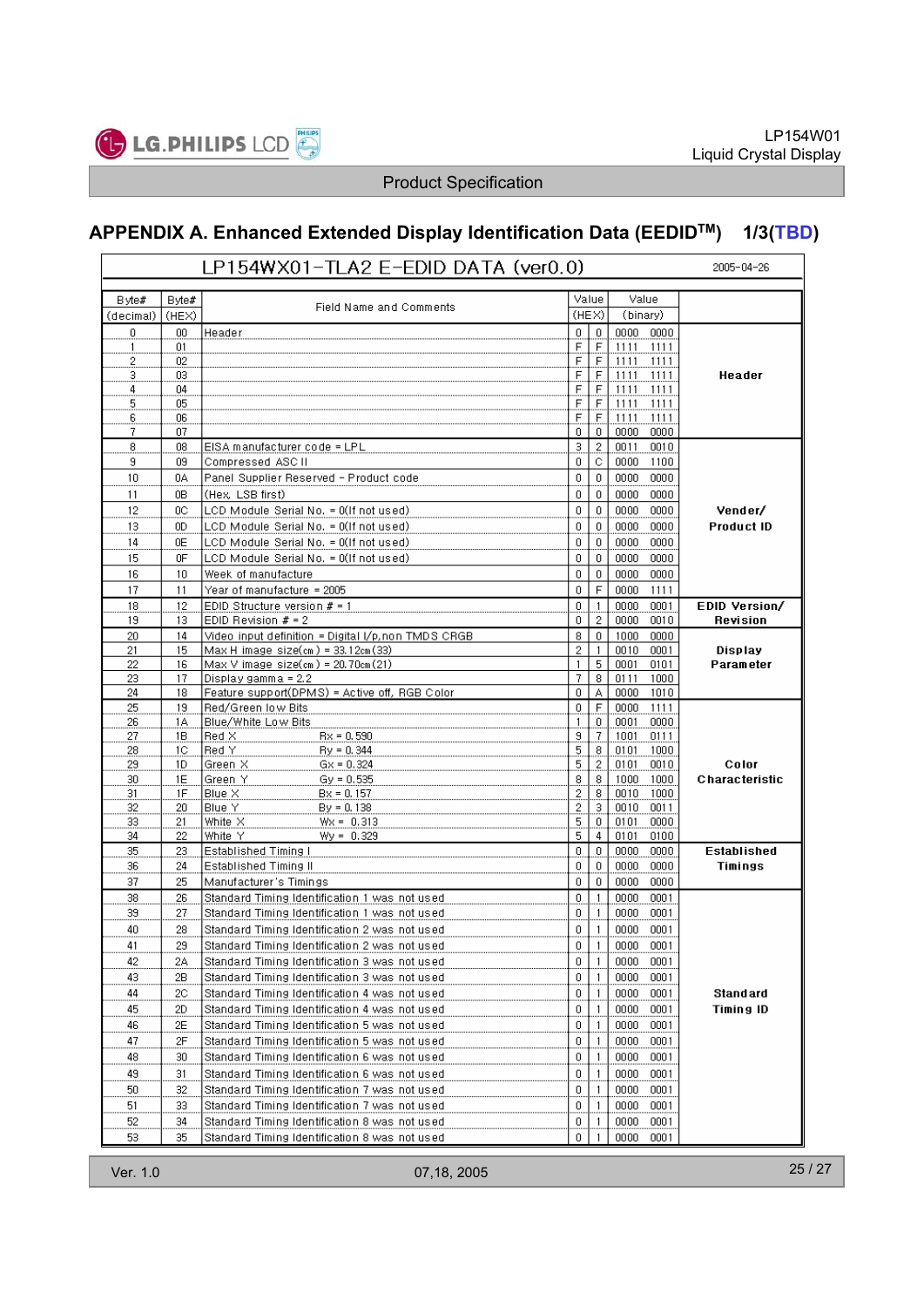

# **APPENDIX A. Enhanced Extended Display Identification Data (EEDIDTM) 2/3(TBD)**

| Byte#     | Byte# |                                                                                      |              | Value          | Value        |                    |
|-----------|-------|--------------------------------------------------------------------------------------|--------------|----------------|--------------|--------------------|
| (decimal) | (HEX) | Field Name and Comments                                                              |              | (HEX)          | (binary)     |                    |
|           |       |                                                                                      |              |                |              |                    |
| 54        | 36    | Detailed Timing Descriptor #1                                                        | D            | -5             | 1101<br>0101 |                    |
| 55        | 37    | 1280 X 800 @ 60Hz mode : pixel clock = 71.25Mz                                       | 1            | B              | 0001<br>1011 |                    |
| 56        | 38    | Horizontal Active = 1280 pixels                                                      | 0            | 0              | 0000<br>0000 |                    |
| 57        | 39    | Horizontal Blanking = 160 pixels                                                     | А            | $\theta$       | 1010<br>0000 |                    |
| 58        | ЗΑ    | Horizontal Active : Horizontal Blanking = 1280 : 160                                 | 5            | $\mathbf 0$    | 0101<br>0000 |                    |
| 59        | 3В    | Vertical Avtive = 800 lines                                                          | 2            | $\overline{0}$ | 0010<br>0000 |                    |
| 60        | ЗC    | Vertical Blanking = 23 lines                                                         | 1            | 7              | 0111<br>0001 | Detailed           |
| 61        | ЗD.   | Vertical Active: Vertical Blanking = 800: 23                                         | 3            | $\,0\,$        | 0011<br>0000 | Timing             |
| 62        | ЗE    | Horizontal Sync. Offset = 48 pixels                                                  | 3            | 0              | 0011<br>0000 | <b>Description</b> |
| 63        | ЗF    | Horizontal Sync Pulse Width = 32 pixels                                              | 2            | 0              | 0010<br>0000 | #1                 |
| 64        | 40    | Vertical Sync Offset = 4 lines, Sync Width = 6 lines                                 | 2            | $\,6\,$        | 0010<br>0110 |                    |
| 65        | 41    | Horizontal Vertical Sync Offset/Width upper 2bits = 0                                | 0            | $\mathbf{0}$   | 0000<br>0000 |                    |
| 66        | 42    | Horizontal Image Size = 33.12cm(33)                                                  | 2            | $\overline{1}$ | 0010<br>0001 |                    |
| 67        | 43.   | Vertical Image Size = 207mm(21)                                                      | 1            | $\overline{5}$ | 0101<br>0001 |                    |
| 68        | 44    |                                                                                      | 1            | $\overline{0}$ | 0001<br>0000 |                    |
|           |       | Horizontal & Vertical Image Size                                                     | 0            | $\mathbf 0$    |              |                    |
| 69        | 45    | Horizontal Border = 0                                                                |              |                | 0000<br>0000 |                    |
| 70        | 46    | Vertical Border = 0                                                                  | 0            | 0              | 0000<br>0000 |                    |
| 71        | 47    | Non-interlaced, Normal display, no stereo, Digital sep arate sync, H/V polinegatives | $\mathbf{1}$ | 9              | 0001<br>1001 |                    |
| 72        | 48    | Detailed Timing Descriptor #2                                                        | 0            | $\mathbf{0}$   | 0000<br>0000 |                    |
| 73        | 49    |                                                                                      | 0            | $\mathbf{0}$   | 0000<br>0000 |                    |
| 74        | 4Α    |                                                                                      | 0            | $\mathbf 0$    | 0000<br>0000 |                    |
| 75        | 4Β.   |                                                                                      | 0            | 0              | 0000<br>0000 |                    |
| 76        | 4C    |                                                                                      | 0            | $\overline{0}$ | 0000<br>0000 |                    |
| 77        | 4D.   |                                                                                      | 0            | $\overline{0}$ | 0000<br>0000 |                    |
| 78        | 4E    |                                                                                      | 0            | 0              | 0000<br>0000 | Detailed           |
| 79        | 4F    |                                                                                      | 0            | $\,0\,$        | 0000<br>0000 | Timing             |
| 80        | 50    |                                                                                      | 0            | $\overline{0}$ | 0000<br>0000 | <b>Description</b> |
| 81        | 51    |                                                                                      | 0            | $\overline{0}$ | 0000<br>0000 | #2                 |
| 82        | 52    |                                                                                      | 0            | $\overline{0}$ | 0000<br>0000 |                    |
| 83        | 53    |                                                                                      | 0            | 0              | 0000<br>0000 |                    |
| 84        |       |                                                                                      | 0            | $\mathbf{0}$   | 0000<br>0000 |                    |
|           | 55    |                                                                                      |              |                |              |                    |
| 85        | 55    |                                                                                      | 0            | 0              | 0000<br>0000 |                    |
| 86        | 56    |                                                                                      | 0            | $\overline{0}$ | 0000<br>0000 |                    |
| 87        | 57    |                                                                                      | 0            | $\mathbf 0$    | 0000<br>0000 |                    |
| 88        | 58    |                                                                                      | 0            | 0              | 0000<br>0000 |                    |
| 89        | 59    |                                                                                      | 0            | $\mathbf 0$    | 0000<br>0000 |                    |
| 90        | 5А    | Detailed Timing Descriptor #3                                                        | 0            | $\mathbf{0}$   | 0000<br>0000 |                    |
| 91        | 5B    |                                                                                      | 0            | $\mathbf{0}$   | 0000<br>0000 |                    |
| 92        | 5С    |                                                                                      | 0            | 0              | 0000<br>0000 |                    |
| 93        | 5D    |                                                                                      | F            | E              | 1111<br>1110 |                    |
| 94        | 5E    |                                                                                      | 0            | 0              | 0000<br>0000 |                    |
| 95        | 5F    |                                                                                      | 4            | $\overline{C}$ | 0100<br>1100 |                    |
| 96        | 60    | G                                                                                    | 4            | $\overline{7}$ | 0100 0111    | Detailed           |
| 97        | 61    | P                                                                                    | 5            | 0              | 0000<br>0101 | Timing             |
| 98        | 62    | Н                                                                                    | 6            | 8              | 0110<br>1000 | <b>Description</b> |
| 99        | 63    | ı                                                                                    | 6            | 9              | 0110<br>1001 | #3                 |
| 100       | 64    | L                                                                                    | 6            |                |              |                    |
|           |       |                                                                                      |              | $\circ$        | 0110<br>1100 |                    |
| 101       | 65    | I                                                                                    | 6            | 9              | 0110<br>1001 |                    |
| 102       | 66    | Ρ                                                                                    | 7            | 0              | 0111<br>0000 |                    |
| 103       | 67    | s                                                                                    | 7            | 3              | 0011<br>0111 |                    |
| 104       | 68    | Τ                                                                                    | 4            | С              | 0100<br>1100 |                    |
| 105       | 69    | С                                                                                    | 4            | 3              | 0100<br>0011 |                    |
| 106       | 6A    | D                                                                                    | 4            | 4              | 0100<br>0100 |                    |
| 107       | 6B.   | LF                                                                                   | n            |                | 0000<br>1010 |                    |